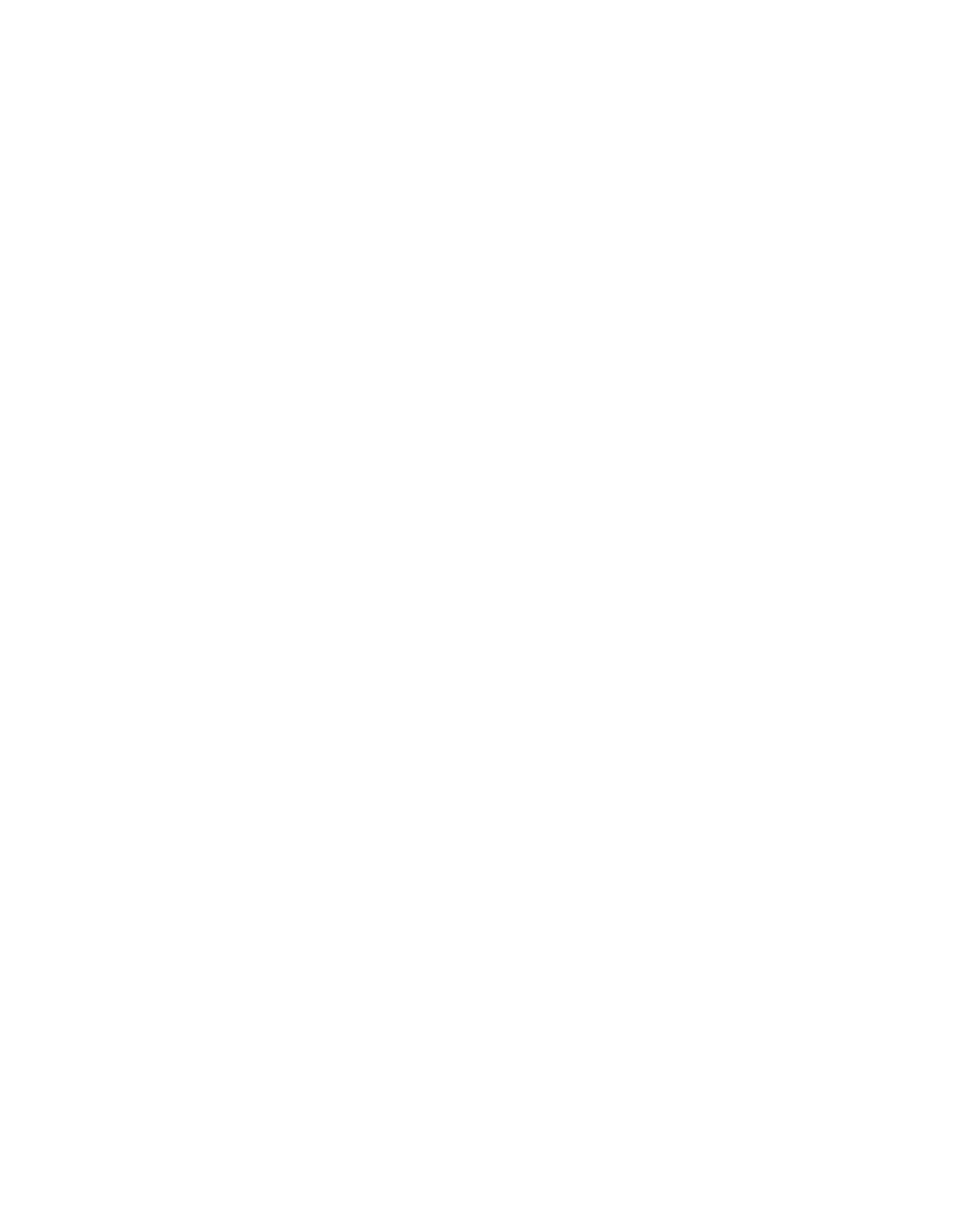# **CONTRACEPTIVE** PROCUREMENT POLICIES, PRACTICES, AND OPTIONS

BOLIVIA

The authors' views expressed in this publication do not necessarily reflect the views of the United States Agency for International Development or the United States Government.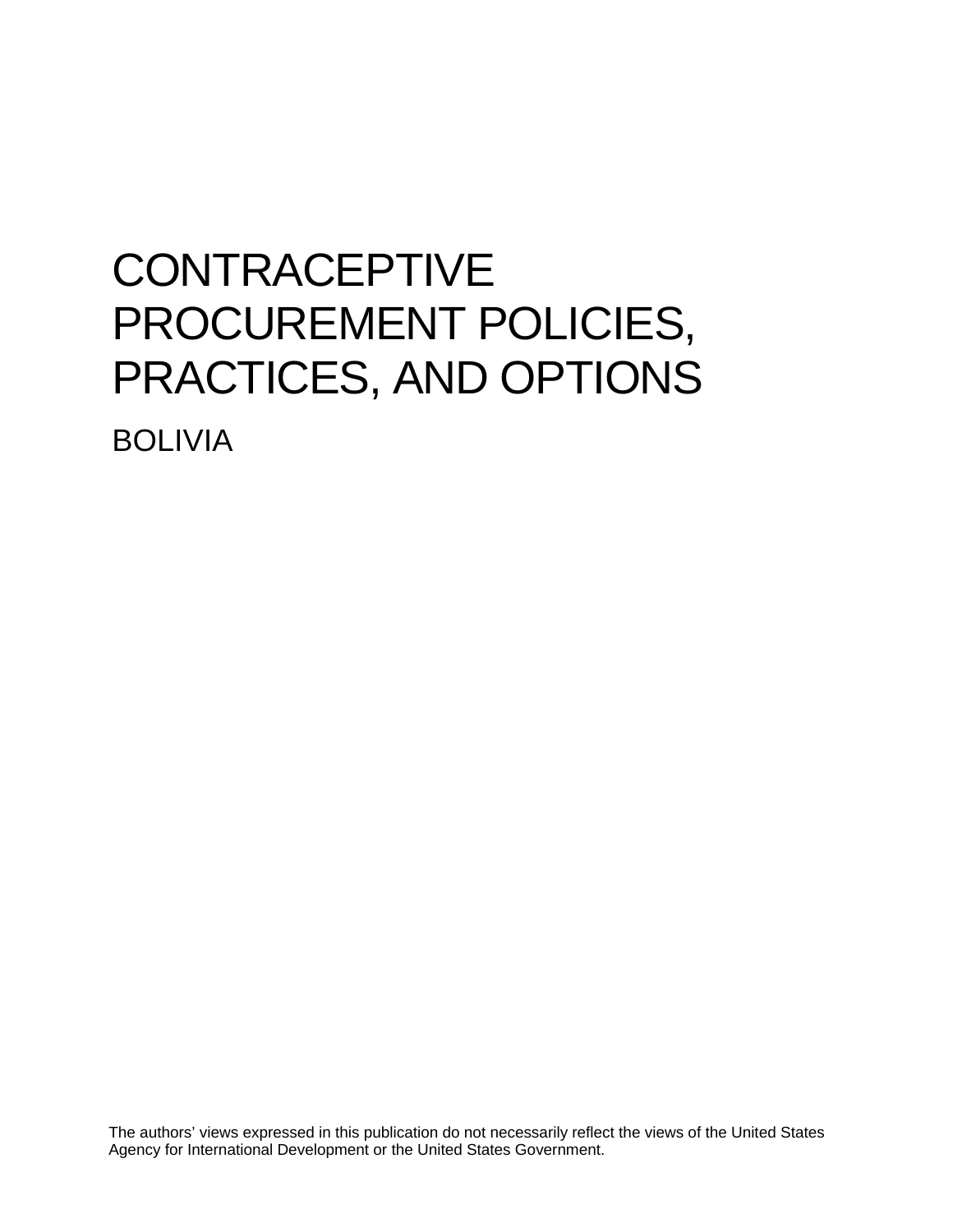#### **DELIVER**

 DELIVER, a six-year worldwide technical assistance support contract, is funded by the U.S. Agency for and subcontractors (Manoff Group, Program for Appropriate Technology in Health [PATH], and Crown Agents International Development (USAID). Implemented by John Snow, Inc. (JSI), (contract no. HRN-C-00-00-00010-00) Consultancy, Inc.), DELIVER strengthens the supply chains of health and family planning programs in developing countries to ensure the availability of critical health products for customers. DELIVER also provides technical management of USAID's central contraceptive management information system.

#### **POLICY and the USAID | Health Policy Initiative Task Order 1**

 The POLICY Project was funded by the U.S. Agency for International Development under contract No. HRN-C-00 00-0006-00, which ended June 30, 2006. Subsequent work continued under USAID | Health Policy Task Order 1 Center for Development and Population Activities, the White Ribbon Alliance, and the World Conference of (contract No. GPO-I-01-05-00040-00). Task Order 1 is implemented by Constella Futures in collaboration with the Religions for Peace. The Health Policy Initiative works with governments and civil society groups to achieve a more supportive policy environment for health, especially family planning/reproductive health, HIV/AIDS, and maternal health.

#### **Recommended Citation**

Quesada, Nora, Wendy Abramson, Verónica Siman Betancourt, Varuni Dayaratna, Jay Gribble, David Sarley, Carlos Lamadrid, Nadia Olson, and Juan Agudelo. 2006. *Contraceptive Procurement Policies, Practices, and Options: Bolivia.* Arlington, VA.: DELIVER, and Washington, DC: USAID | Health Policy Initiative TO1, for the U.S. Agency for International Development.

#### **Abstract**

 In light of the phaseout of donor funds in Latin America and the Caribbean, Bolivia will be facing increasing responsibility to finance and procure contraceptive commodities in the near future. The Government of Bolivia needs to look at regional and international procurement opportunities to ensure contraceptive security is not compromised during this transition period.

regional contraceptive prices. Options and recommendations are presented for next steps. This report presents findings from a legal and regulatory analysis and pricing study of various procurement options to identify efficient, economical, and timely distribution of high-quality contraceptives. A summary of the current country situation, procurement practices, laws, policies, and regulations is presented along with a comparison of regional contraceptive prices. Options and recommendations are presented for next steps. DELIVER USAID | Health Policy Initiative TO1

1616 North Fort Myer Drive, 11th Floor 1 Thomas Circle, Suite 200 John Snow, Inc.<br>1616 North Fort Myer Drive, 11th Floor<br>1816 North Fort Myer Drive, 11th Floor<br>1820 Thomas Circle, Suite 200 Arlington, VA 22209 USA Washington, DC 20005 USA Phone: 703-528-7474 Phone: 202-775-9680 Fax: 703-528-7480 Fax: 202-775-9694/9698/9699

**USAID** | Health Policy Initiative TO1 E-mail: deliver project@jsi.com E-mail: policyinfo@healthpolicyinitiative.com Internet: deliver.jsi.com Internet: www. healthpolicyinitiative.com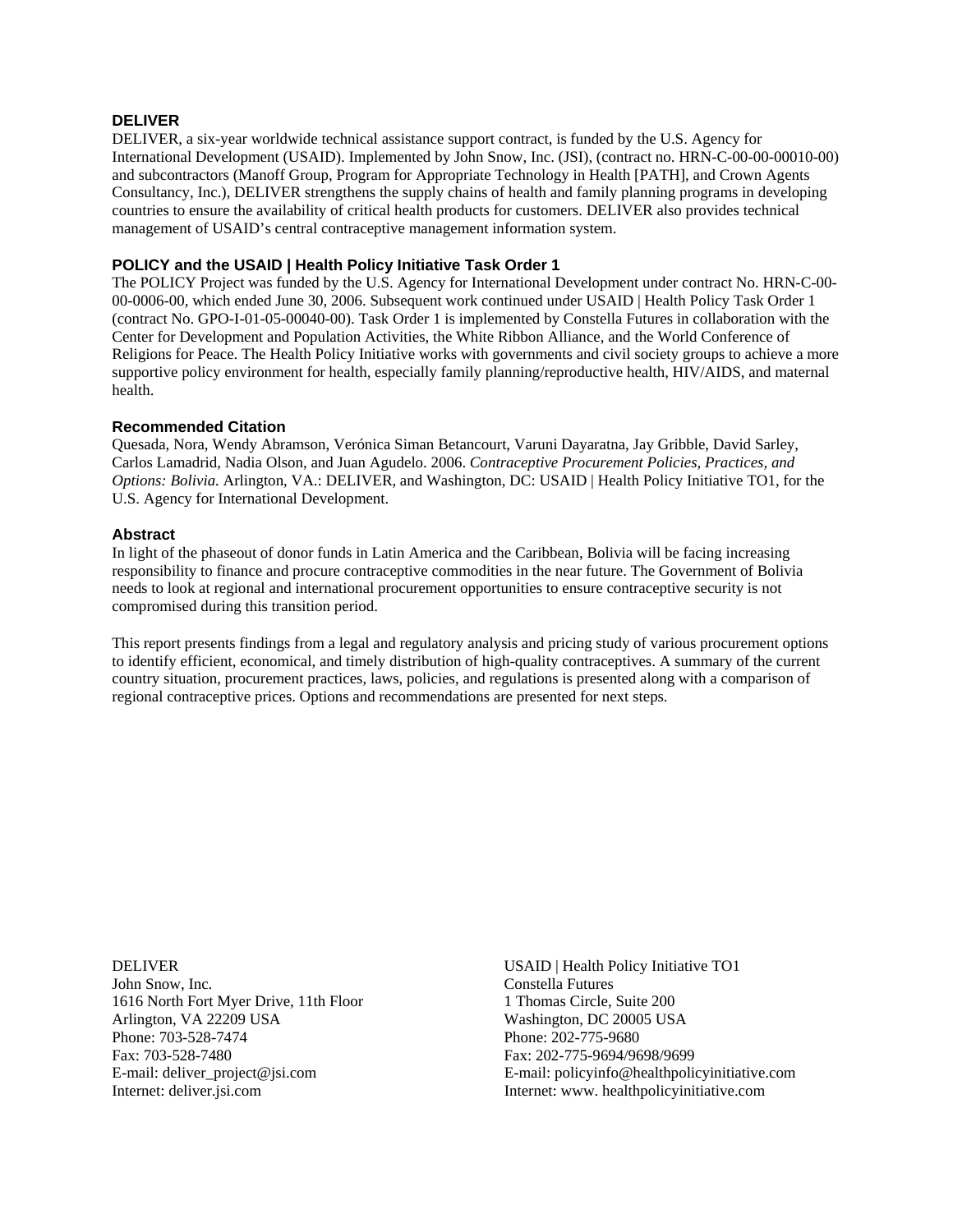# **CONTENTS**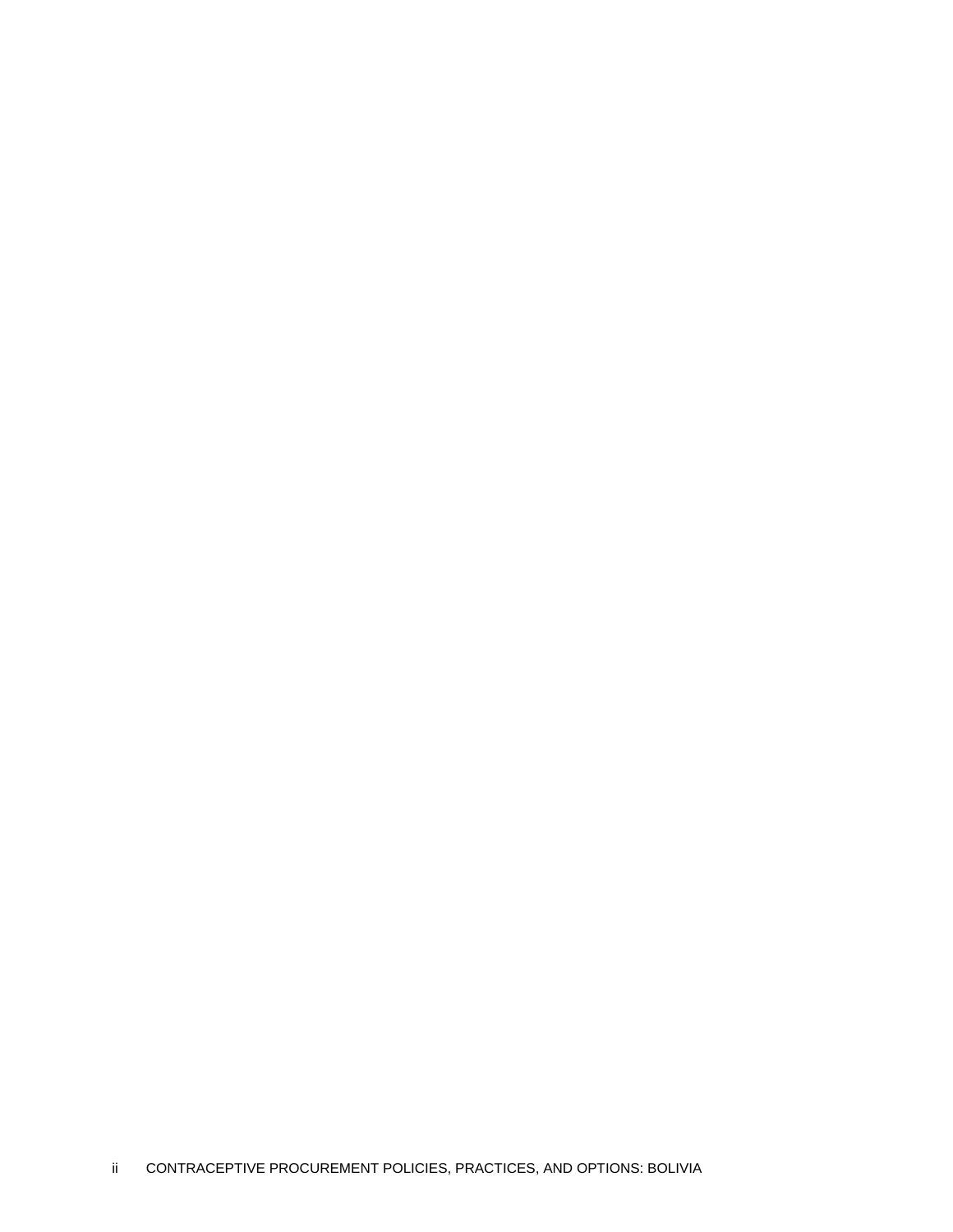# <span id="page-6-0"></span>ACRONYMS

| <b>ARV</b>      | antiretroviral                                                                                                                |
|-----------------|-------------------------------------------------------------------------------------------------------------------------------|
| <b>BOB</b>      | boliviano (Bolivian currency unit)                                                                                            |
| <b>CEASS</b>    | Central de Abastecimineto y Suministros de Salud (Center for Health Supplies and<br>Provision)                                |
| <b>CEMOPLAF</b> | Centro Médico de Orientación y Planificación Familiar (Ecuadorian family planning<br>NGO)                                     |
| <b>CENABAST</b> | Central Nacional de Abastecimientos (Chilean public procurement agency)                                                       |
| <b>CEPEP</b>    | Centro Paraguayo de Estudios de Población (Paraguayan Center for Population Studies;<br>the Paraguayan IPPF affiliate)        |
| <b>CIES</b>     | Centro de Investigación, Educación y Servicios (Center for Research, Education, and<br>Services; the Bolivian IPPF affliate)  |
| <b>CIF</b>      | cost, insurance, and freight                                                                                                  |
| <b>CPR</b>      | contraceptive prevalence rate                                                                                                 |
| <b>DFID</b>     | Department for International Development (U.K. government department for overseas<br>aid)                                     |
| <b>FIM</b>      | Farmacias Institucionales Municipales (Institutional Municipal Pharmacy)                                                      |
| <b>IPPF</b>     | <b>International Planned Parenthood Federation</b>                                                                            |
| <b>IUD</b>      | intrauterine device                                                                                                           |
| <b>JICA</b>     | Japan International Cooperation Agency (Japanese government department for overseas<br>aid)                                   |
| JSI             | John Snow, Inc.                                                                                                               |
| <b>LAC</b>      | Latin America and the Caribbean                                                                                               |
| <b>MERCOSUR</b> | Mercado Común del Sur (Southern Common Market)                                                                                |
| <b>MOH</b>      | Ministry of Health (in Spanish, Ministerio de Salud y Deportes)                                                               |
| <b>NGO</b>      | nongovernmental organization                                                                                                  |
|                 | PROFAMILIA Asociación Probienestar de la Familia (Dominican Family Welfare Association;<br>Dominican Republic IPPF affiliate) |
| <b>SABS</b>     | Sistema de Administración de Bienes y Servicios (System of Administration of Goods and<br>Services)                           |
| <b>SDP</b>      | service delivery point                                                                                                        |
| <b>SUMI</b>     | Seguro Universal Materno Infantil (Bolivian universal insurance for mothers and<br>children)                                  |
| <b>SUSALUD</b>  | Seguro Universal de Salud (Universal Health Insurance)                                                                        |
| <b>TFR</b>      | total fertility rate                                                                                                          |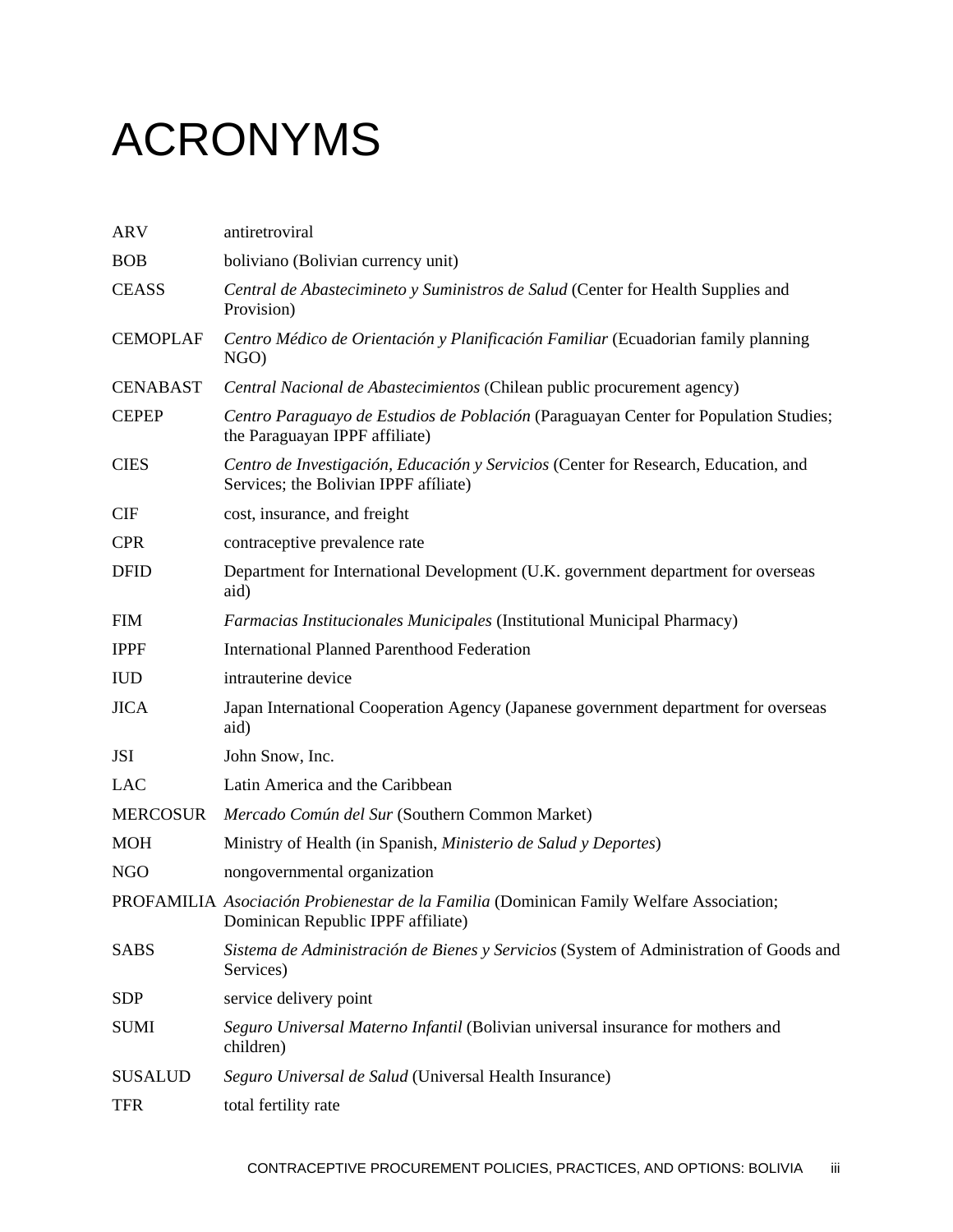- UFV *Unidad de Fomento de Vivienda* (Bolivian unit of account linked to inflation)
- UNFPA United Nations Population Fund
- USAID U.S. Agency for International Development
- VAT value-added tax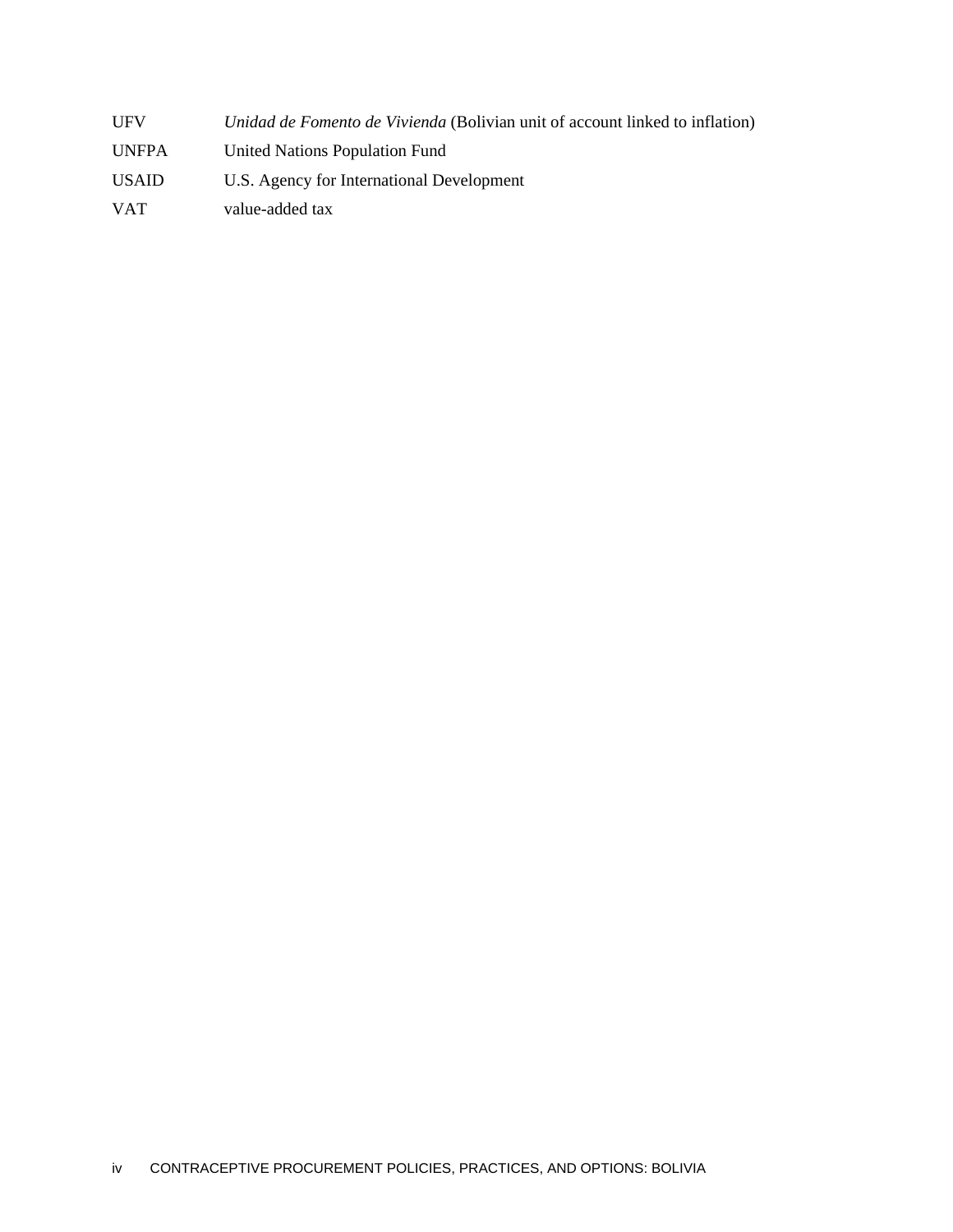# <span id="page-8-0"></span>ACKNOWLEDGMENTS

This paper could not have been completed without the contributions and participation of the Contraceptive Security Committee of Bolivia; the Ministry of Health; the United Nations Population Fund (UNFPA); and PROSALUD, the country's primary nongovernmental organization (NGO) focusing on issues of family planning. The authors of this report would like to express their gratitude to the many officials and health providers in Bolivia who took time from their busy schedules to meet with the assessment teams. We are also grateful to the USAID Bureau for Latin America and the Caribbean, particularly to Lindsay Stewart, for supporting this initiative.

The authors also thank the following staff from the DELIVER and POLICY<sup>[1](#page-8-1)</sup> projects who provided tremendous support in the implementation of the study and the writing and editing of this report: Patricia Saenz, Anabella Sánchez, Cristian Morales, Roberto López, and Marie Tien.

This paper is available in English and Spanish, as are the individual country reports from the eight other participating Latin America and Caribbean (LAC) countries as well as a regional practices and options report. All of these documents, as well as the full country assessment reports, are listed in the references for this document and may be obtained directly from the DELIVER and USAID | Health Policy Initiative TO1 projects. Summaries of the country assessment reports can be found on the DELIVER and USAID | Health Policy Initiative websites (www.deliver.jsi.com and www.healthpolicyinitiative.com).

l

<span id="page-8-1"></span><sup>&</sup>lt;sup>1</sup> The POLICY Project ended June 30, 2006. Work on this activity continued under USAID | Health Policy Initiative Task Order 1, implemented by Constella Futures.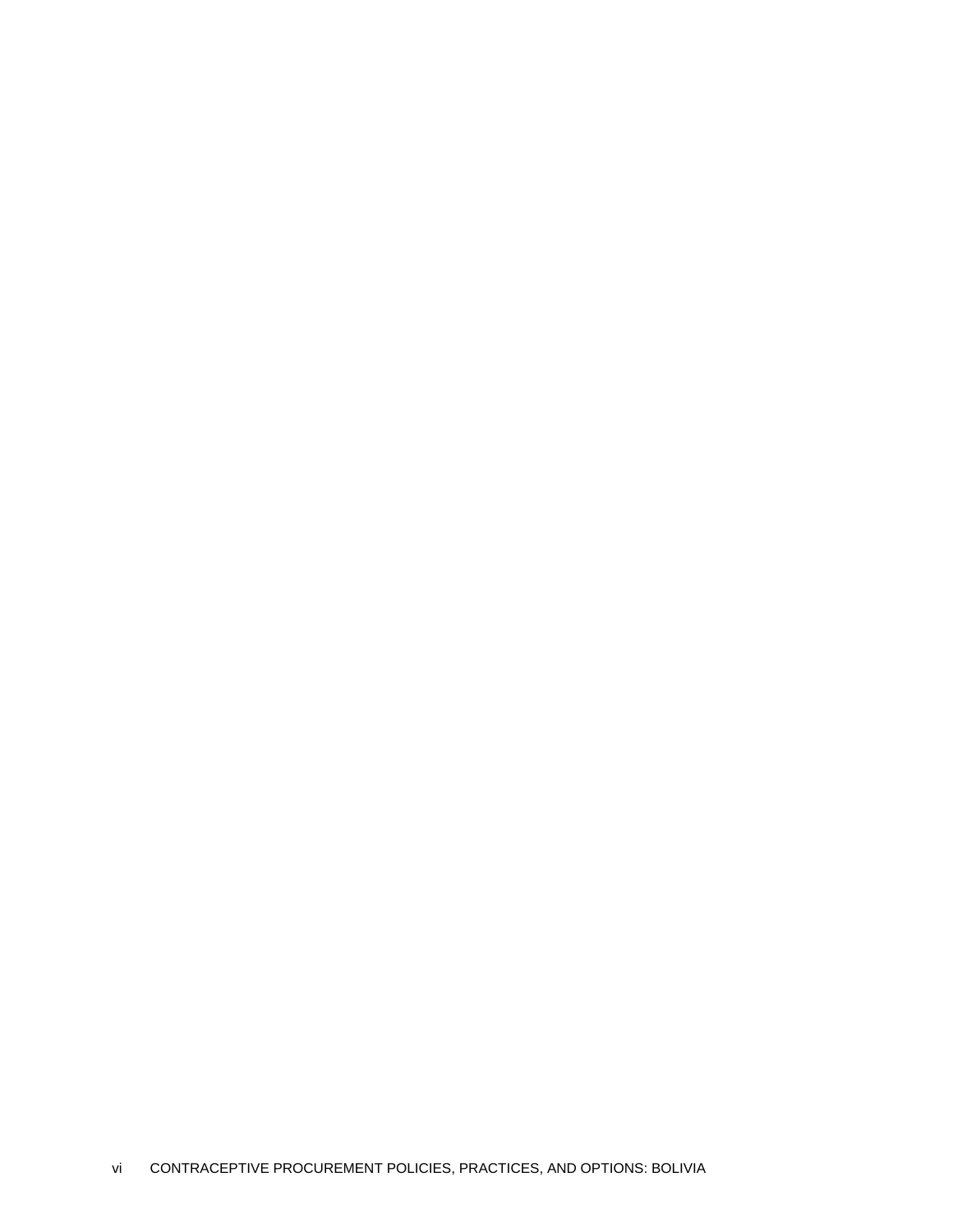# <span id="page-10-0"></span>EXECUTIVE SUMMARY

## **BACKGROUND**

l

Bolivia will be taking on the responsibility of financing and procuring contraceptives as the U.S. Agency for International Development (USAID) and the United Nations Population Fund (UNFPA) phase out donations in the very near future. In preparation, the Government of Bolivia will need to consider all procurement options, the prices associated with each option, and the legal viability of each within the context of national laws and norms that regulate public sector procurement practices.

Contraceptives are supplied and distributed through the public and private sectors in Bolivia through the following means:

- **Ministry of Health (MOH)—All contraceptives are donated to the government from UNFPA, with** funds from the Japan International Cooperation Agency (JICA). They are distributed to MOH health facilities and from there to low-income populations free of charge. The public sector provides 57 percent of the modern family planning methods while the private sector accounts for 41 percent. JICA committed donations to the MOH through 2006.
- • **Private sector**—Local distributors obtain their contraceptives from the NGO PROSALUD and from local representatives of international suppliers. They are then distributed by private pharmacies.
- • **Nongovernmental organizations (NGOs)**—PROSALUD receives donations from USAID; however, these donations will be phased out in the near future. PROSALUD distributes contraceptives to several providers through their own facilities and through other NGOs and distributors. CIES, the Bolivian IPPF-affiliate, is another important provider of family planning services in Bolivia.

## **OBJECTIVE AND METHODOLOGY**

This report presents findings from a legal and regulatory analysis and pricing study of different procurement options available in Bolivia. It is intended to inform the MOH in its efforts to identify the best options—low prices, high quality, and efficient and timely delivery—for contraceptive procurement. The Bolivia analysis forms part of a broader regional study that assesses the impact of various procurement regulations on the price of contraceptives in nine countries and identifies viable strategies for countries to adopt to ensure access to low-cost, good-quality contraceptives.

The country work included the analysis of laws and regulations that govern the purchase of medicines and contraceptives with public sector funds as well as the collection and analysis of data on contraceptive prices by method at both the central and regional levels. The prices analyzed represent the total direct costs to each sector, including cost, insurance, and freight (CIF); duty and value-added tax (VAT); administrative and social marketing costs, transport  $costs$ , and other margins. Fieldwork consisted of interviews with key stakeholders about written laws and regulations and procurement practices, as well as the collection of quantitative price data from various sources, including pharmacies.

<span id="page-10-1"></span>Transportation costs for the Bolivian public sector were not available, but a South America regional average estimate of 3.4 percent of the CIF price was used for the purpose of estimating total costs. It was not possible to separate transportation costs for the NGO sector, so they are included together with all other margins and costs, which also include administrative costs, distributor margins, and costs associated with repackaging commodities. 2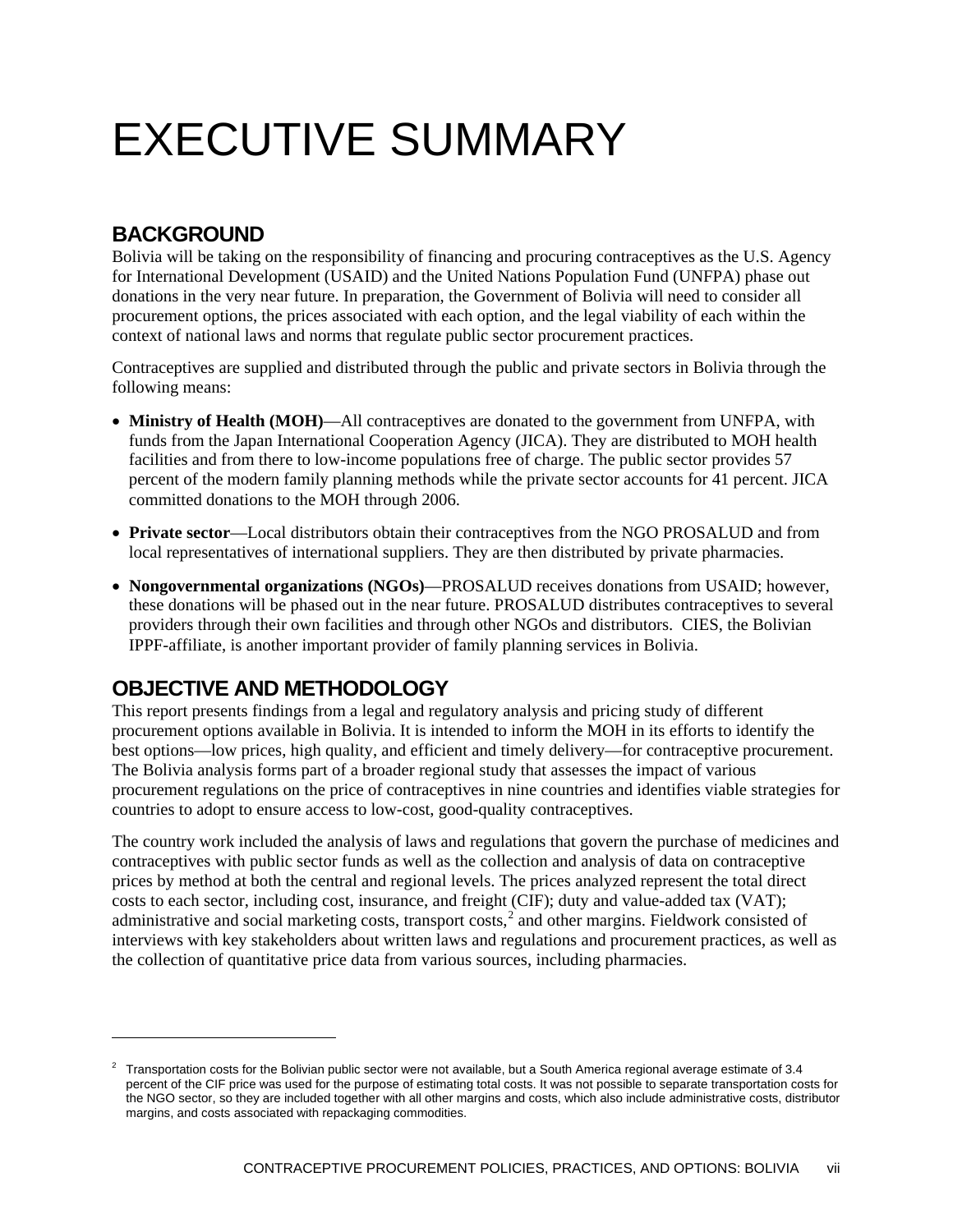## <span id="page-11-0"></span>**SUMMARY OF MAIN POINTS**

### **LEGAL AND REGULATORY FRAMEWORK**

- The agreement between UNFPA and the Government of Bolivia exempts all contraceptives from being taxed.
- Exceptions using public resources are made for international bidding when goods and services are valued over 15 million UFVs.<sup>[3](#page-11-1)</sup> However, a National Law gives procurement preferences to national production and industries, giving a competitive advantage to Bolivian businesses. As their input and labor increases in a good or service, their price advantage also increases.
- All contraceptives and medicines that are sold, imported, or produced in Bolivia must be registered with the Ministry of Health, a process that can take up to six to eight months and must be approved every five years. Additionally, drugs that have different origins must be registered even if they are otherwise similar. This registry rule also applies to different brand-name medicines.
- The Center for Health Supplies and Provision (CEASS) is essentially in charge of the supply chain for all basic medicines and supplies. CEASS has no experience procuring contraceptives, although it is legally able to import them from international suppliers because of the exceptions under the law.
- Bolivia's decentralized health system allows its municipalities to procure contraceptives individually but at higher prices because of their small purchases. Because of the system's decentralized nature and the lack of a central procurement agent, the municipalities cannot take advantage of economies of scale by pooling their monies for consolidated bulk procurement.
- Bolivian universal insurance for mothers and children (SUMI) includes family planning as one of its benefits for all women of reproductive age. However, SUMI funds are frequently used to cover public health shortfalls in the public sector.

### **CONTRACEPTIVE PRICING**

l

- The purpose of the pricing analysis was to quantify the direct costs associated with contraceptive procurement. There was no attempt to quantify any indirect costs associated with the procurement process or with an individual's access to contraceptive commodities.
- The high volume of donations in Bolivia may be causing prices in the public sector to appear artificially deflated. It is therefore important for decision makers to account for this situation as they plan a national procurement strategy in preparation for the coming phaseout of USAID and JICA/UNFPA contraceptive donations.
- If the Bolivian public sector chooses not to negotiate an agreement with an international agent (i.e., UNFPA) to procure contraceptives, it will most likely be forced to purchase its supplies from the local market, a situation similar to that found in Ecuador. PROSALUD faces a similar scenario: either find a way to gain access to potentially less expensive international contraceptives or purchase from the local market.
- The Bolivian public sector currently receives oral contraceptives donated by JICA and procured by UNFPA at a CIF price of U.S.\$0.21 per cycle. The CIF price for oral contraceptives in the NGO sector (U.S.\$0.29), meanwhile, is comparable to the mean South America NGO CIF price among

<span id="page-11-1"></span>*Unidad de Fomento de Vivienda* (UFV) is an accounting unit that the Central Bank of Bolivia changes daily to adjust the national currency (boliviano) for inflation. It facilitates the financing of households and all official actions, including contracts, that require the boliviano to maintain its value with respect to changes in the rate of inflation. Payments and charges are made in bolivianos according to the daily UFV. 3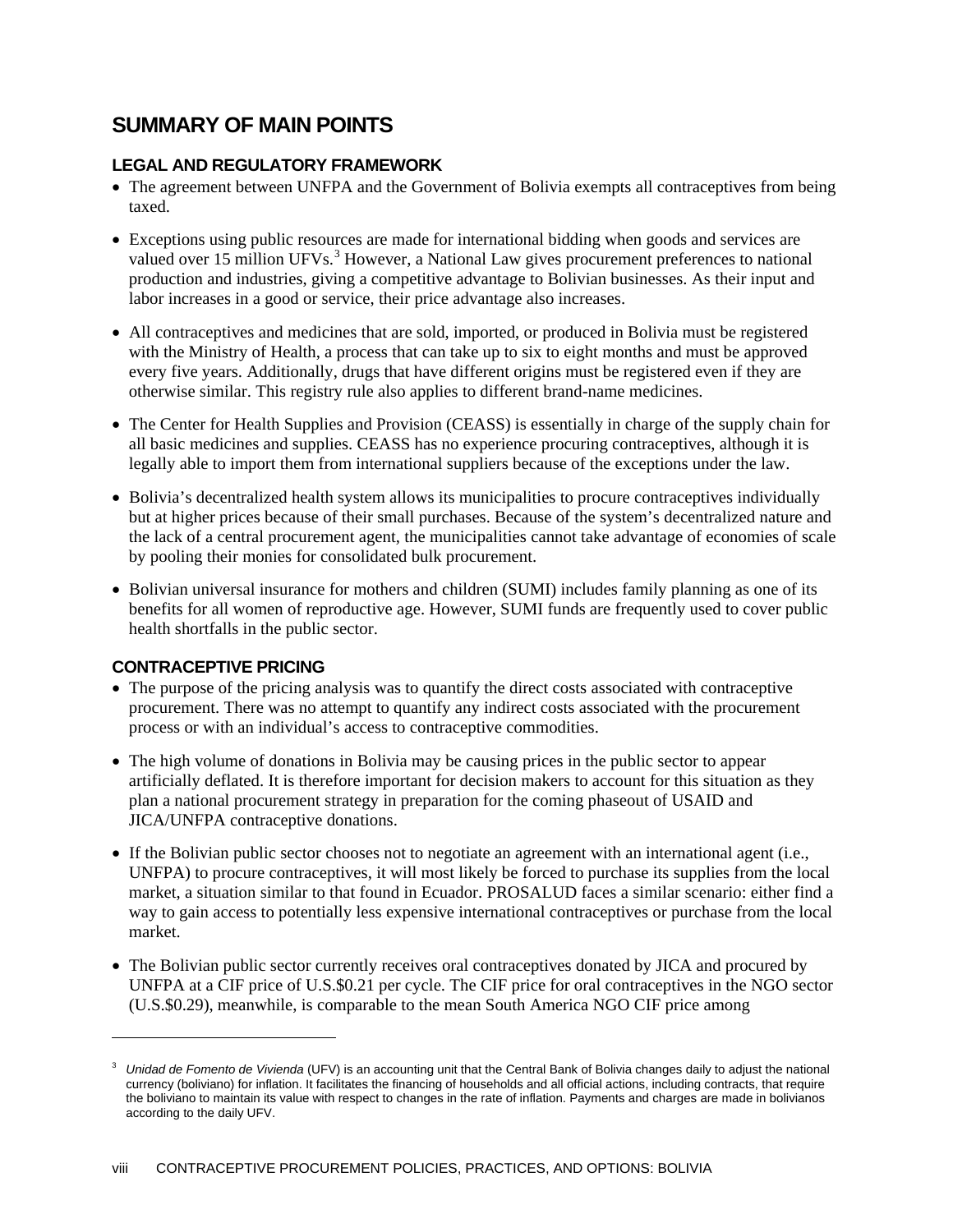organizations procuring through IPPF (U.S.\$0.32). PROSALUD is not an IPPF affiliate, but it could still procure contraceptives from this agency, albeit with an additional fee. If UNFPA procures orals on behalf of the entire country, it may face a CIF price similar to that of the Peruvian public sector (U.S.\$0.31 per cycle).

- The observed total direct cost of oral contraceptives in private pharmacies in the La Paz and Santa Cruz de la Sierra regions, meanwhile, was U.S.\$1.99. In the context of the decentralized purchasing mechanism currently in place in the Bolivian public sector, the prices in the private and NGO sectors are likely to be the only available alternatives the public sector will face should donations end without the development of alternatives. If this happens, the Government of Bolivia may become seriously compromised in its ability to provide accessible contraceptive methods to its population, since the average prices in the private sector are approximately 800 percent higher than the total direct cost to the provider in the public sector.
- With a value of U.S.\$0.90 the public sector CIF price for a three-month injectable contraceptive (e.g., Depo-Provera) in Bolivia is approximately 24 percent lower than the NGO CIF price (U.S.\$1.19) and is approximately 6 percent higher than the minimum CIF price in the region (U.S.\$0.85), which was obtained by the Peruvian public sector using UNFPA as a procurement agent. The NGO sector CIF price (U.S.\$1.19), meanwhile, is approximately 16 percent lower than the CIF price from CEPEP in Paraguay (U.S.\$1.42). The retail price for injectables in pharmacies of the private sector (U.S.\$1.46) is 55 percent greater than the total direct cost in the public sector, yet it compares favorably to the NGO sector total direct cost—almost 18 percent lower.
- The case of intrauterine devices (IUDs) in Bolivia is very similar to that of orals and injectables: the CIF price in the public sector (U.S.\$0.35) is 35 percent lower than the UNFPA CIF price (U.S.\$0.54), again coming from the Peruvian public sector, and 82 percent lower than the NGO CIF price (U.S.\$1.95). If the government does not choose to procure IUDs through UNFPA, it faces purchasing them through either the private sector, for U.S.\$2.00, or through the nonprofit sector, for U.S.\$2.70. These two prices are roughly 450 percent and 650 percent higher, respectively, than the total direct cost that the Bolivian public sector observes in its donated commodities  $(U.S. \$0.36)$ .
- Implementing centralized procurement of contraceptives through an international procurement agent (e.g., UNFPA) could potentially achieve significant cost savings over local procurement through economies of scale.

### **OPTIONS AND NEXT STEPS**

- The MOH should consider instituting a mechanism for centralized and consolidated procurement. This would allow municipalities to pool resources or negotiate bulk prices to procure contraceptives centrally or conduct joint price negotiations with suppliers, based on a predetermined volume of activity, to take advantage of economies of scale.
- Advocate that the Government of Bolivia allocate funds annually by means of a protected budget line item to maximize price advantages gained through centralized bulk purchases.
- Develop a phaseout plan to begin building the country's procurement capacity and budgeting public sector funds to purchase contraceptives.
- Build the procurement capacity within the country to develop skills in the basic principles and practices of efficient procurement. This would include forecasting, financial planning, selecting suppliers, understanding the bidding process, and overall procurement management.
- Enter into a formal relationship with UNFPA as a procurement agent to take advantage of its price advantages and technical assistance as other donors phase out their donations.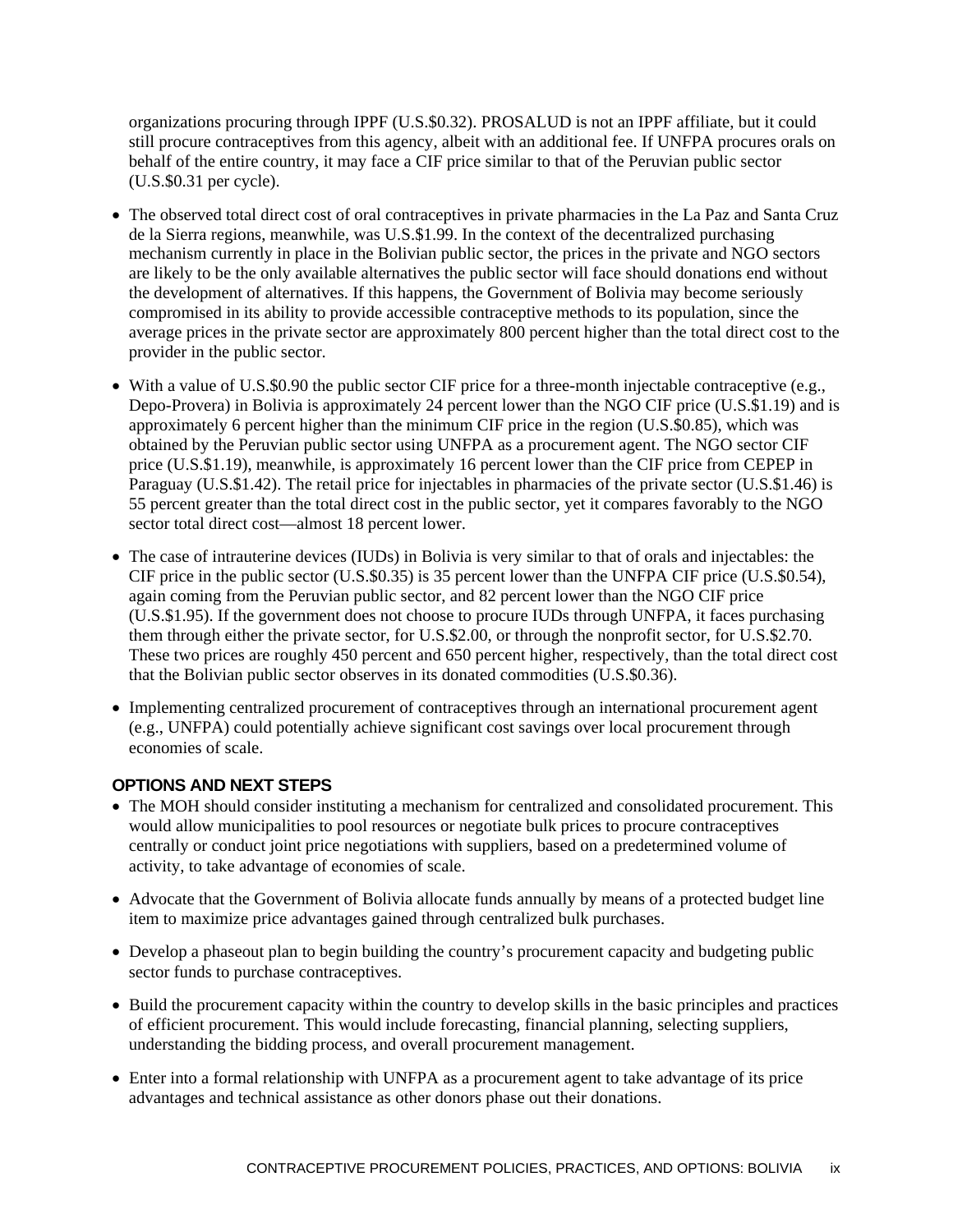- Engage in informed purchasing based on price comparisons by exchanging price information with other countries to provide the country with information about price discrepancies, which will give Bolivia stronger negotiating power with local representatives of international companies, thus securing the best possible price along with good-quality contraceptives.
- • Explore regional integration initiatives, such as the *Mercado Común del Sur* (MERCOSUR), that may provide valuable opportunities for Bolivia as it seeks to improve procurement efficiency, expand contraceptive procurement options, and obtain better prices.
- Institutionalize contraception procurement to protect it from changes in political will and other unforeseeable factors that could jeopardize contraceptive security in Bolivia.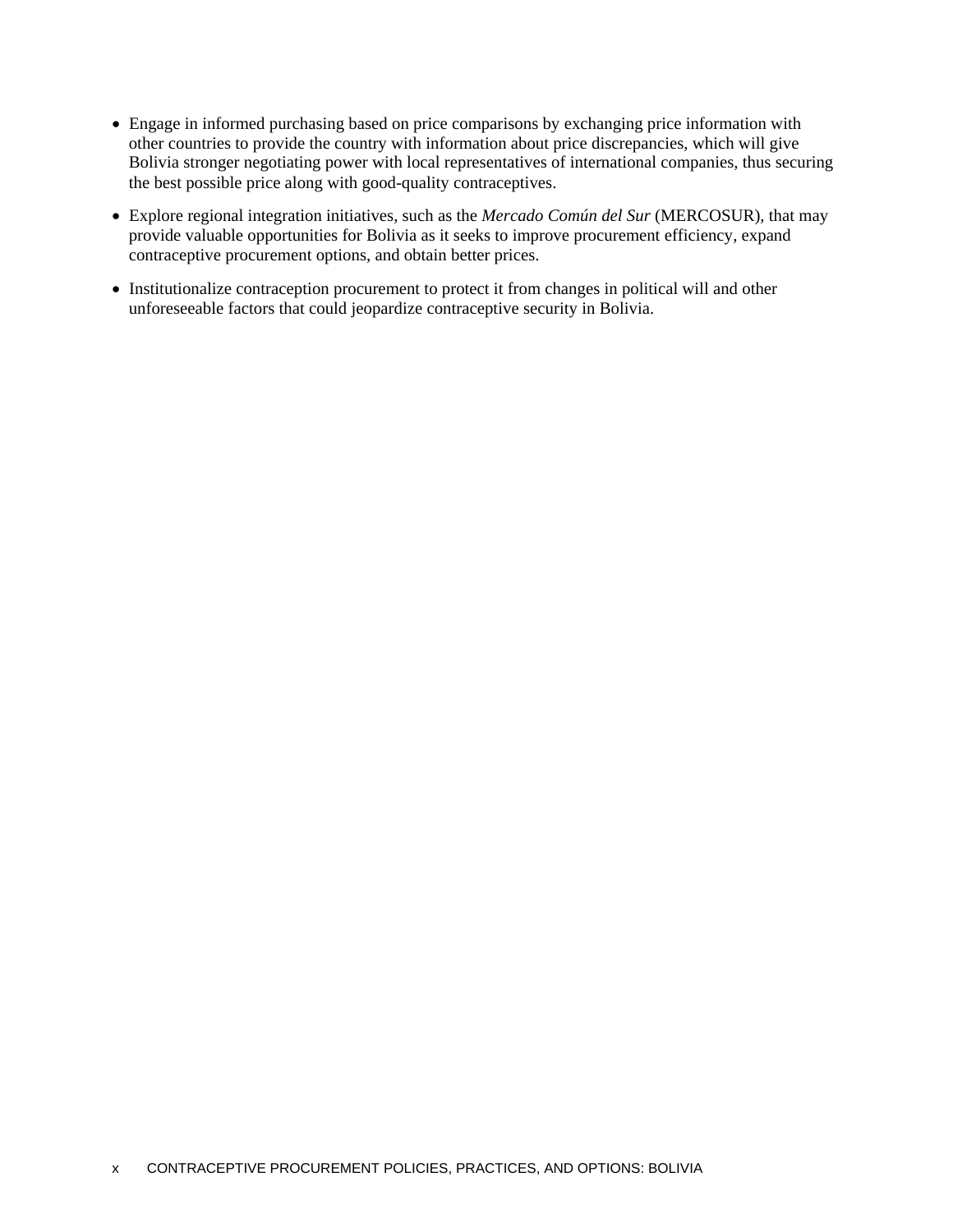# <span id="page-14-0"></span>INTRODUCTION

For more than three decades, countries in Latin America and the Caribbean (LAC) have relied on donations from international agencies such as the U.S. Agency for International Development (USAID) to meet the contraceptive needs of their populations. These donations are now being phased out gradually throughout the region. Historically, all family planning methods distributed in Bolivia by the public sector have been donated. Over several decades, USAID and the Department for International Development (DFID) of the United Kingdom were major donors of contraceptives to Bolivia's PROSALUD (and other nongovernmental organizations) and Ministry of Health (MOH), respectively. The public sector receives donated contraceptives from

Contraceptive security exists when individuals are able to choose, obtain, and use contraceptives and condoms whenever they need them. Achieving contraceptive security requires efficient contraceptive procurement mechanisms and procedures that are designed to secure low prices and prevent product shortages and stockouts.

the United Nations Population Fund (UNFPA) through funding from the Japan International Cooperation Agency (JICA), which recently replaced DFID. Although JICA has committed funding through 2006 and the MOH had planed to buy a portion of contraceptives in 2006, to date, the country lacks a formal contraceptive phaseout plan, and the extent to which donors are committed to continued donations is unclear. JICA's commitment to contraceptive donations beyond 2006 is unknown. Meanwhile, the NGO sector in Bolivia faces a similar scenario as USAID will also be phasing out its donations of contraceptives to PROSALUD. CIES, the IPPF-affiliate is similarly faced with issues related to sustainability of family planning programs as international donations wan. The financing and procurement of contraceptives will thus become the sole responsibility of the national government and individual NGOs.

As the Government of Bolivia takes on the responsibility of contraceptive procurement, it will need to consider all procurement options (both national and international) available to the country, prices associated with each option, and the legal viability of each option within the context of the national laws and norms that regulate public sector procurement practices.

## **METHODOLOGY**

This report presents findings from a legal and regulatory analysis and pricing study of various procurement options available in Bolivia between June 2005 and March 2006. It is intended to inform the MOH in its efforts to identify the best options—low prices, high quality, and efficient and timely delivery—for contraceptive procurement. The Bolivia analysis forms part of a broader regional study that assesses the impact of various procurement regulations on the price of contraceptives in nine USAIDpresence countries in LAC—Bolivia, Dominican Republic, Ecuador, El Salvador, Guatemala, Honduras, Nicaragua, Paraguay, and Peru—and identifies strategies that countries might adopt to ensure access to low-cost, high-quality contraceptives.

The country work included the analysis of laws and regulations that govern the purchase of medicines and contraceptives with public sector funds, as well as the collection and analysis of data on contraceptive prices by method at both the central and regional levels and from the public, NGO, and private sectors. Fieldwork consisted of interviews with key stakeholders about written laws and regulations, and procurement practices, as well as the collection of quantitative price data from various sources, including a survey on retail prices in private pharmacies in the La Paz and Santa Cruz de la Sierra regions.

The report begins with a general overview of the situation in Bolivia, followed by an analysis of the principal characteristics of policies and laws that govern both public sector procurement and current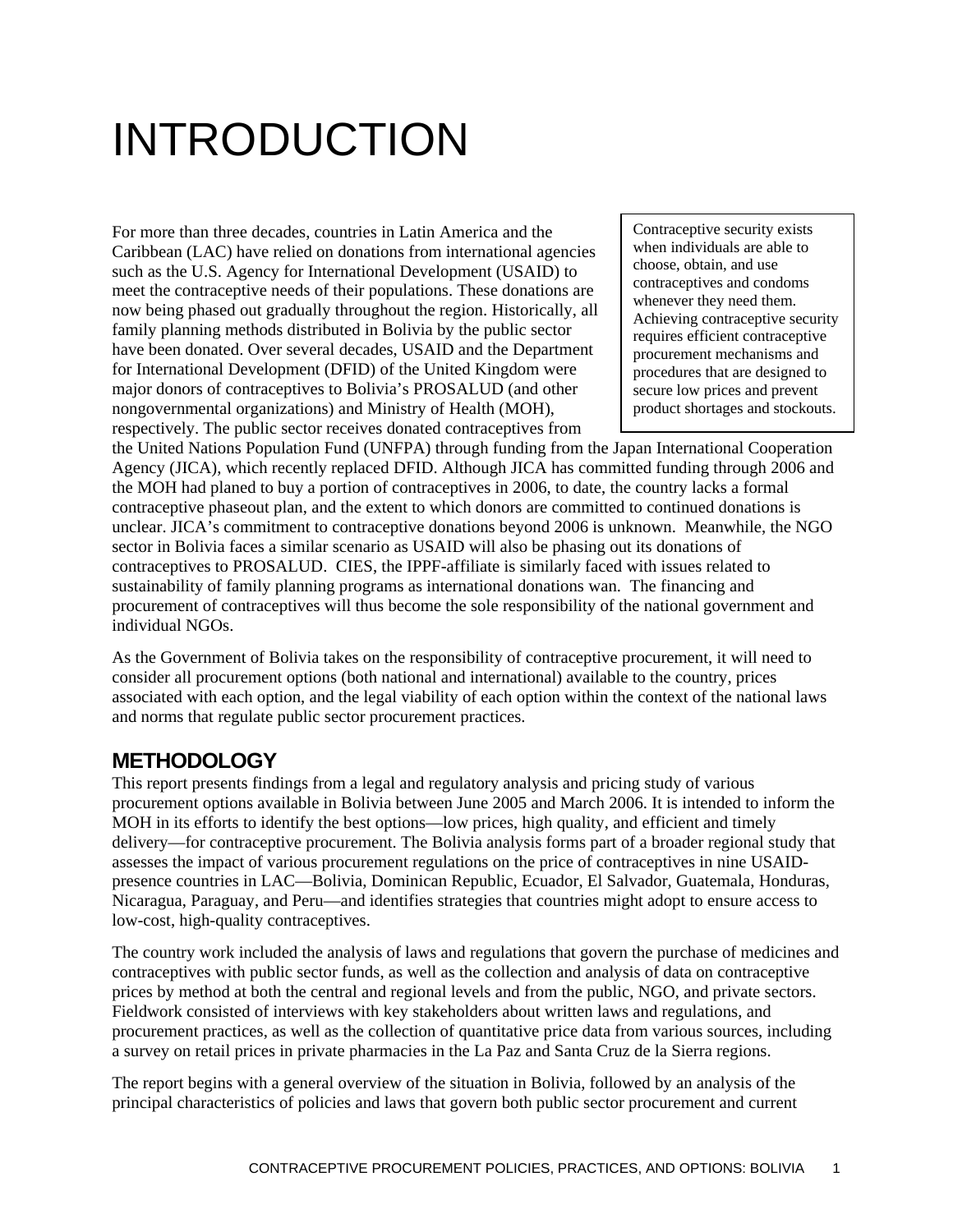practices. The report ends with a series of options to consider, based on the experiences of different countries in the region and directed at improving the efficiency of contraceptive procurement.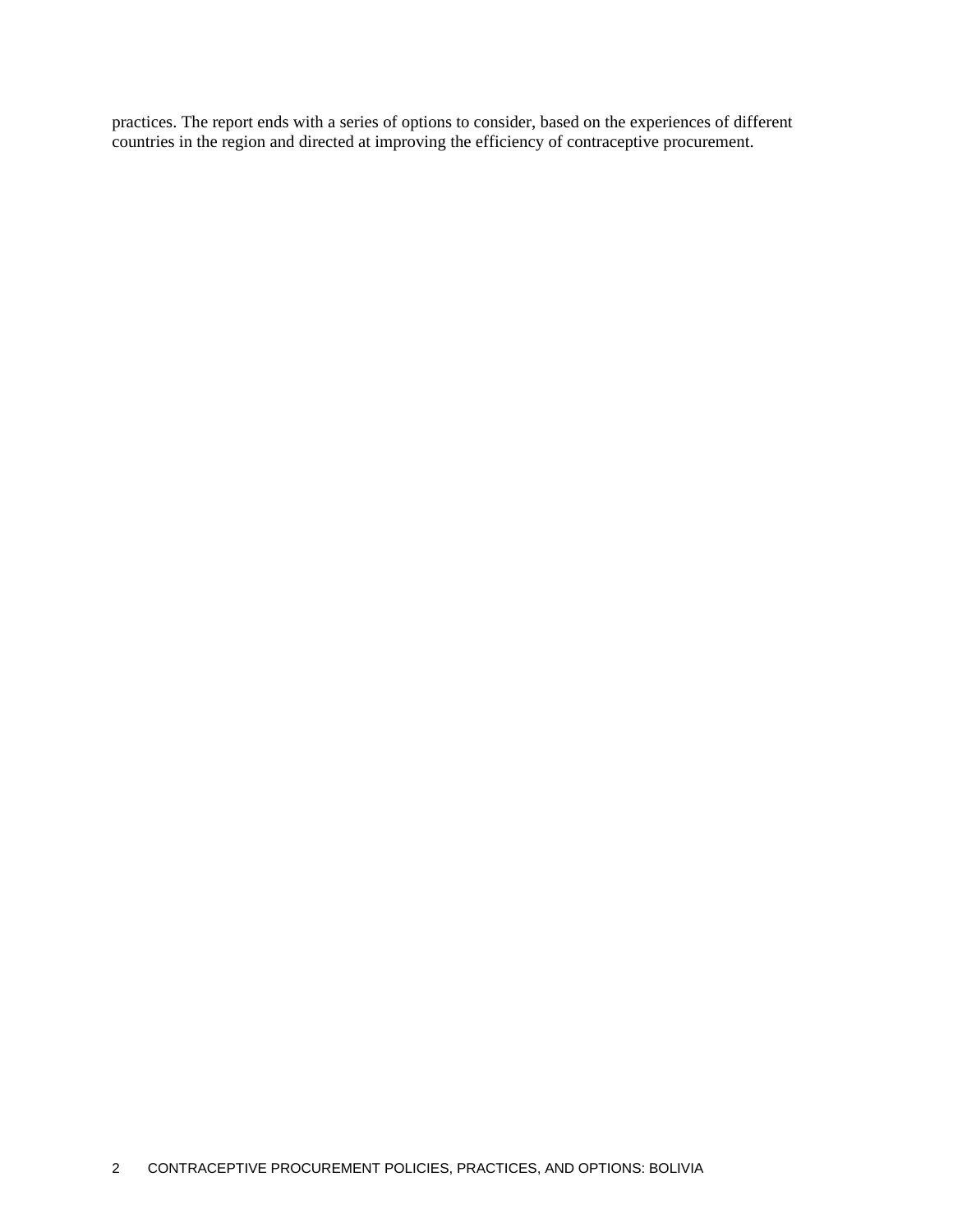# COUNTRY SITUATION

With 42 percent of its population living below the international poverty line of U.S.\$2 per day (World Bank, 2006), Bolivia has some of the most alarming socioeconomic indicators in Latin America. The country has a total population of more than 9 million, with an estimated annual growth rate of 1.6 percent (USAID, 2006). Approximately one-half of Bolivians are indigenous and speak primarily Aymara, Quechua, or Guaraní, and more than one-third of the population is younger than 15 years of age (INE, 2006). The country is divided into nine departments and 327 municipalities, and 64 percent of the population resides in urban areas. Many Bolivians reside in remote and difficult-to-reach areas and therefore face major challenges to accessing basic health services.

Furthermore, women in Bolivia experience deep inequity, with significantly lower literacy rates and income-generating capacity than men. As a result of these inequities, poverty, and limited access to health services, the maternal mortality rate is one of the highest in the Latin America and Caribbean region (229 per 100,000 live births) (DHS, 2004). Yet, despite these challenges, significant progress has been made recently in improving the lives of Bolivian women and their families in the future. In 2000, for instance, the Bolivian government signed the United Nations Millennium Declaration, committing to cut maternal mortality by three-quarters and reduce child mortality by two-thirds by 2015. While much work must be done to achieve these goals, a recent upswing in contraceptive use has helped lower maternal and child mortality rates and alleviate economic strains on women and their families.

In spite of barriers to access, the overall contraceptive prevalence rate (CPR) among women in union between 15 and 49 years of age increased from 48 percent in 1998 to 58 percent in 2003, while use of modern methods also increased from 25 percent to 35 percent, suggesting that Bolivian women and men have increasingly embraced the importance of planning their families. Consequently, unmet need for family planning shrank from 26 percent in 1998 to 23 percent in 2003, and the total fertility rate (TFR) dropped significantly from 4.8 to 3.8 children per woman (although rural TFR remained extremely high, at 5.5 children per woman). Among women in union of reproductive age, the intrauterine device (IUD) is the most commonly used method (17 percent of total use), and an increase in use of injectables appears to be a major contributor to the recent CPR rise, which grew from 3 percent of total use in 1998 to 14 percent in 2003 (DHS, 2004).

The main family planning service providers in Bolivia are the Ministry of Health; the government-run health insurance clinics (*cajas de salud*); nongovernmental organizations (NGOs) such as PROSALUD and the Center for Investigation, Education, and Services (CIES); and private pharmacies. PROSALUD is the main social marketing organization, with a network of 32 clinics, mobile units, and health promoters scattered throughout the country.

The public sector is the main source of modern methods of family planning (57 percent). The private sector accounts for 41 percent, primarily split between clinics and hospitals (13 percent) and pharmacies (24 percent).

[Figure 1](#page-17-0) illustrates the distribution network for family planning supplies in Bolivia and highlights several important characteristics of the country's current situation.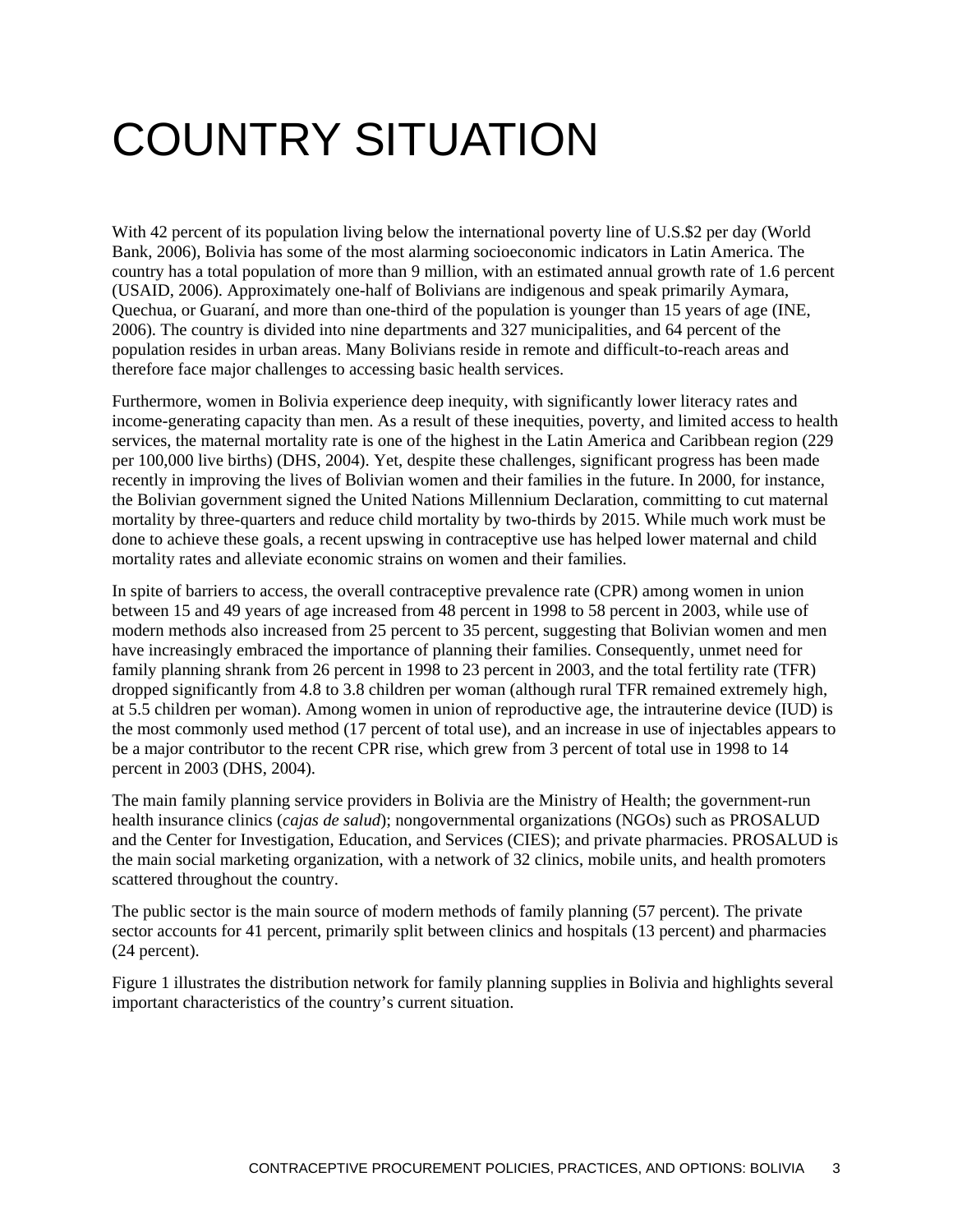<span id="page-17-0"></span>



First, there are no local producers of contraceptives in Bolivia. All contraceptive commodities enter the country from international suppliers and through different channels, depending on the sector.

Second, all family planning methods currently distributed in Bolivia in the public and NGO sectors come from international donors. The public sector currently receives contraceptive donations from UNFPA and JICA, replacing USAID and DFID donations. JICA has committed to donate contraceptives to the Ministry of Health through 2006; although plans for future donations are not known at this time. The public sector distributes contraceptives through its own distribution systems to health facilities that provide contraceptives free of charge to low-income populations. PROSALUD, the leading service delivery NGO in Bolivia and the NGO with the greatest proportion of family planning services, still receives donated contraceptive supplies from USAID, in addition to purchasing its own commodities directly from international suppliers. It then distributes these contraceptives to multiple providers, including its own clinics, other NGOs, and other local distributors.

Under the decentralized Bolivian health system, municipalities often buy contraceptives directly from private vendors and distributors or pharmacies, for commercial sale or when stocks run out, or under the Institutional Municipal Pharmacy (*Farmacias Institucionales Municipales*, or FIM) program. Municipalities pay high prices to procure these medicines and contraceptives locally because the purchase quantities are small and they are unable to take advantage of economies of scale. Once contraceptive donations end in Bolivia, the government will need to decide whether it makes sense for local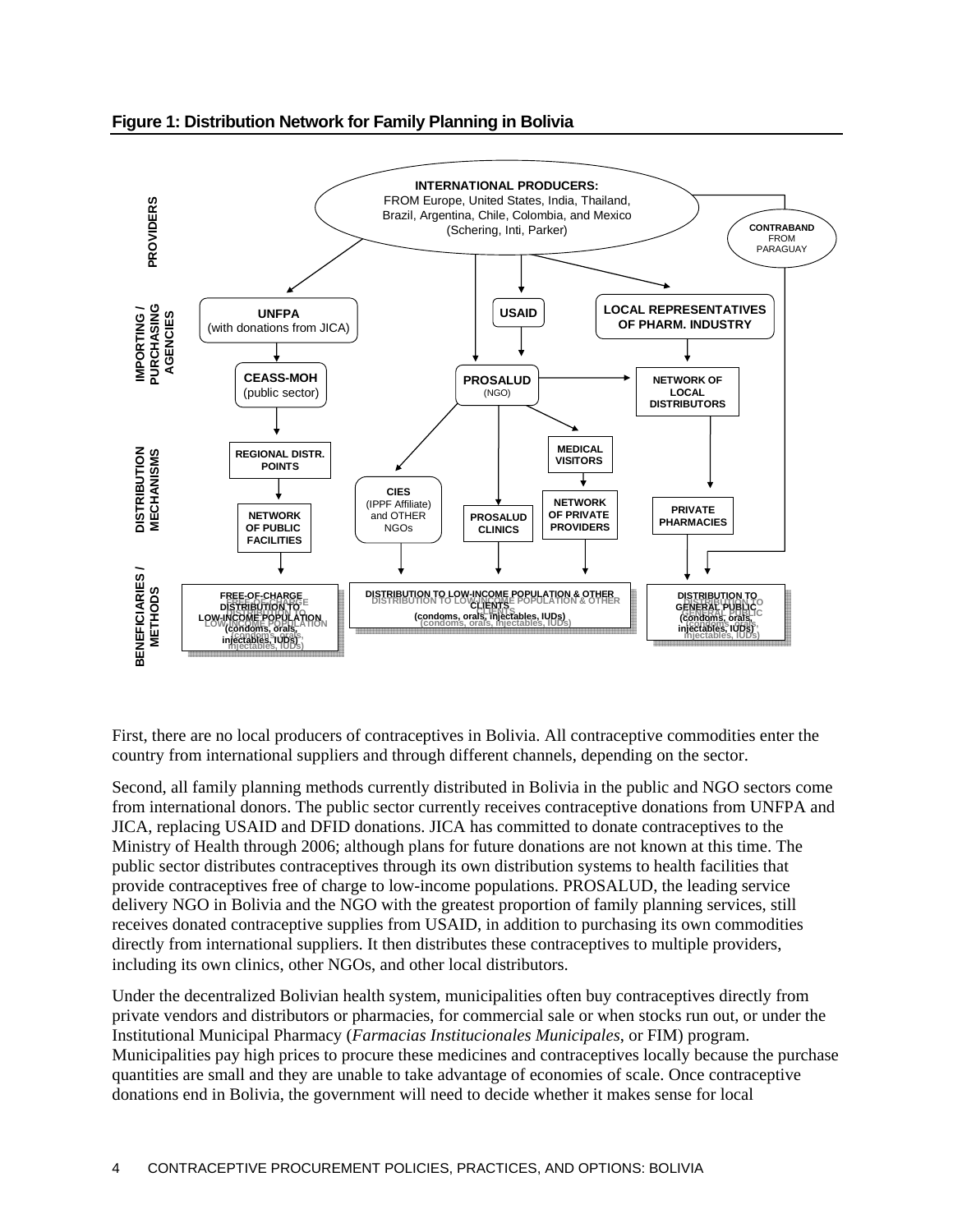governments at the municipal level to continue procuring contraceptives directly, or whether a centralized procurement mechanism that can command lower prices for bulk procurement should be instituted.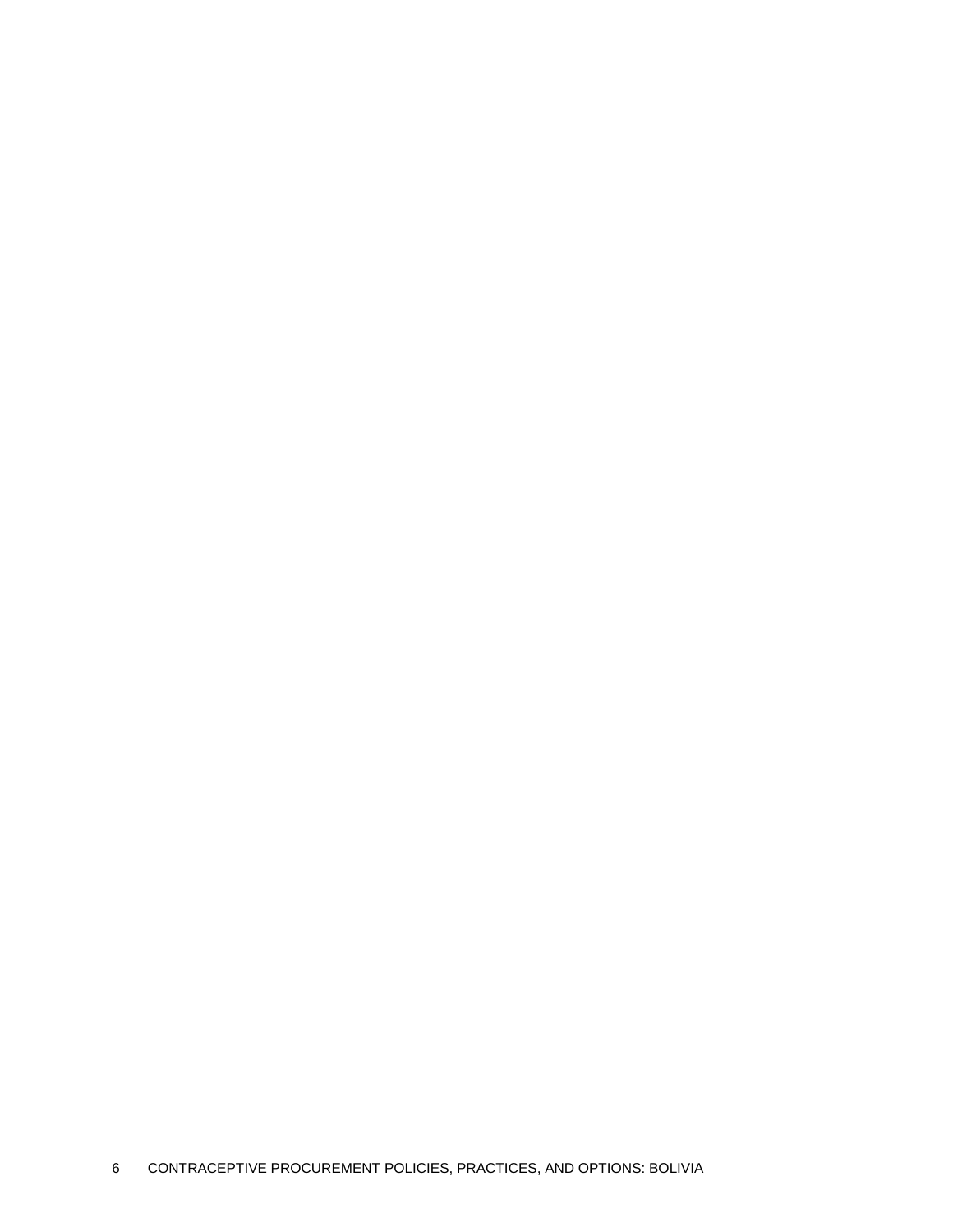## <span id="page-20-0"></span>LEGAL AND REGULATORY FRAMEWORK

## **LAWS THAT GOVERN THE PROCUREMENT OF MEDICINES/CONTRACEPTIVES**

The Law of Fiscal Administration and Control Systems regulates the administration and control of public sector resources to guarantee that all public sector servants assume full responsibility for their actions related to the use of public funds. The System of Administration of Goods and Services (SABS) and its technical body establish the basic norms that relate to administering and dealing with goods and services for all public entities. Public entities must elaborate their own specific regulations within the context of these laws and decrees. The MOH has not yet prepared specific regulations for its decentralized units.

There are three modalities for procuring goods and services with public resources: public tenders, price comparison (when the budget is equal to or less than 160,000 BOB/U.S.\$19,900), or by exception. Exceptions include situations in which there are no legally constituted businesses that can offer the required goods and services, there is a declared national or municipal emergency, or it is necessary to hire a third party to provide goods or services required immediately when a contract has not been fulfilled. International bidding is allowed by law only when goods or services are valued over 15 million UFVs.[4](#page-20-1)

The Bolivian Government favors national production and industries in its procurement practices. National law, specifically the 2004 Supreme Decree 27328, offers a competitive advantage to Bolivian businesses (of any size) that participate in the procurement process of goods and services required by municipal, state, and national entities. This decree establishes that as the component of Bolivian inputs and labor increases in a good or service, so too does the preferential margin over the offered price.

Contraceptives or drugs that are imported, produced, or sold in Bolivia must be approved by the drug registration authority of the MOH. This approval process can take between six and eight months, and the commodity must be newly registered and approved every five years. Drug registration is required by origin and, therefore, similar products require separate approvals when their origins differ. Additionally, different brand names of the same drug type require separate approvals.

The Bolivian customs process is complex because legislation on the subject is not clear, and as a result customs policies often change. There are no price limits or controls in Bolivia, and prices are set in a freemarket environment with no government intervention.

The Center for Health Supplies and Provision (*Central de Abastecimiento y Suministros de Salud*, or CEASS), a decentralized MOH institution, is in charge of procuring, warehousing, marketing, and distributing basic medicines and medical supplies, thereby guaranteeing their availability at low prices throughout the public health system in accordance with norms set by the Law of Medicines and the Unique System of Supplies. CEASS is legally permitted to import medicines and medical inputs directly from international suppliers and manufacturers if the purchase amount is more than 15 million UFV. CEASS is then responsible for distributing the products to health establishments at the different levels.

l

<span id="page-20-1"></span>*Unidad de Fomento de Vivienda* (UFV) is an accounting unit that the Central Bank of Bolivia changes daily to adjust the national currency (boliviano) for inflation. It facilitates household financing and all official actions, including contracts that require the boliviano to maintain its value with respect to changes in the rate of inflation. Payments and charges are made in bolivianos according to the daily UFV. 4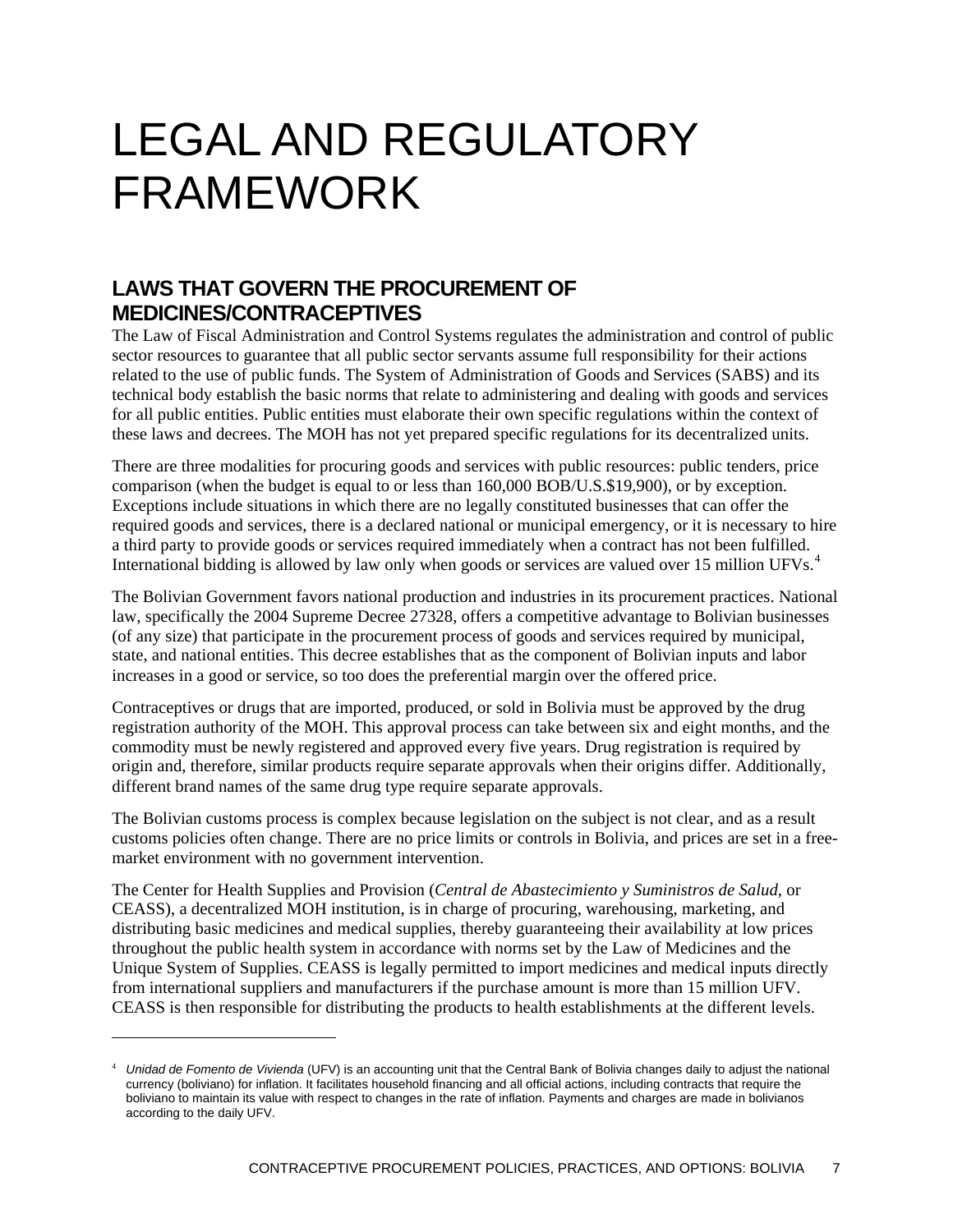Because in the past all contraceptive methods have been donated, there has been no experience in procuring contraceptives through CEASS.

Law 2426 of November 21, 2002, created universal insurance for mothers and children (*Seguro Universal Materno Infantil*, or SUMI) as a priority initiative within the poverty reduction strategy. SUMI is universal, comprehensive, and provides free health services at all levels of the National Health System and the Social Security System. In December 2005, Supreme Decree 3250 expanded the benefits under SUMI to include family planning for all women of reproductive age.

There are several policy and regulatory issues related to the decentralization of Bolivia's health system that will become relevant as the Bolivian government assumes a greater role in contraceptive procurement. Bolivia's 327 municipalities are responsible for public health programs and are required by law to allocate 6.4 percent of their budgets to social programs, including family planning. Therefore, in principle, funding for contraceptive procurement should be available at the municipal level. However, the decentralized environment in Bolivia renders it difficult to devise a coordinated system under which each municipality can both estimate need and allocate funding for central bulk procurement. Furthermore, there is currently no entity at the central level that can function as a procurement agent on behalf of the municipalities. Even if CEASS were to fulfill this function, it may be difficult to coordinate and organize the financial and logistical aspects of consolidated bulk procurement with each municipality. This organizing could be done at the prefecture level. However, the decentralization laws in Bolivia emphasize the independence of prefectures and municipalities, and state that each entity must manage its own funding and procurement.

## **PROCUREMENT PRACTICES AND MECHANISMS**

The timely and uninterrupted availability of high-quality contraceptives in the public sector is essential to achieving contraceptive security, particularly for those in the lowest socioeconomic quintile. As USAID and other donors phase out of contraceptive donations in Bolivia, the government must prepare to assume responsibility for procuring contraceptives. Price and quality of products are important factors in this process.

Because in the past all contraceptive methods in Bolivia have been donated, the Bolivian government has no experience in procuring contraceptives. Bolivia's National Sexual and Reproductive Health Program received donations of contraceptives from USAID and DFID through the end of 2005. Currently, UNFPA is the only entity procuring contraceptives for the Bolivian government, financed by donations from JICA. There is no government funding currently set aside for contraceptive purchases.

UNFPA's contraceptive procurements for the MOH are based on information provided by the ministry's health information system and the Sexual and Reproductive Health Program. Based on this information on method types and quantities for each region, UNFPA sends its total purchase request to its procurement office along with full payment. UNFPA's central procurement office consolidates requests from different countries and presents global needs to different vendors to obtain high-quality products at competitive prices. Once purchased, UNFPA delivers the product to the customs office in Bolivia. A bilateral agreement between UNFPA and the Government of Bolivia exempts the contraceptives from taxes. UNFPA pays only for administrative expenses. Once the contraceptives leave the customs office, they are turned over to CEASS for warehousing and distribution according to regional programming needs. This system allows for the procurement of high-quality contraceptives at low prices.

Although the MOH has not used public sector funds to directly purchase contraceptives to date, the municipalities fund the purchase of contraceptives through FIMs for sale to users who can afford to pay. SUMI includes family planning for all women as one of its benefits. While donations are the principal source of SUMI contraceptives, municipalities are often compelled to use SUMI funds to purchase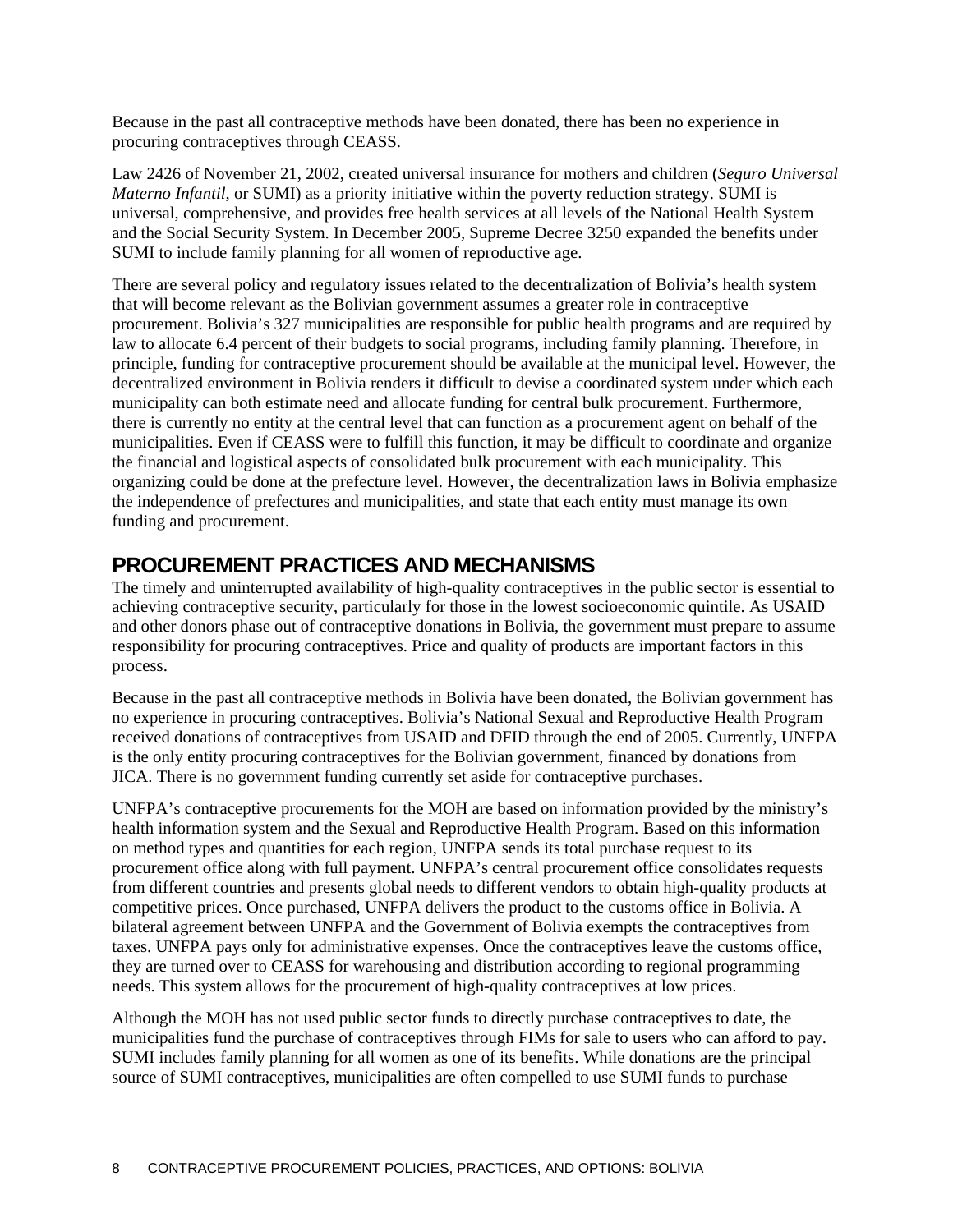additional contraceptives to cover frequent shortfalls. These local purchases take place at pharmacies, at very high prices.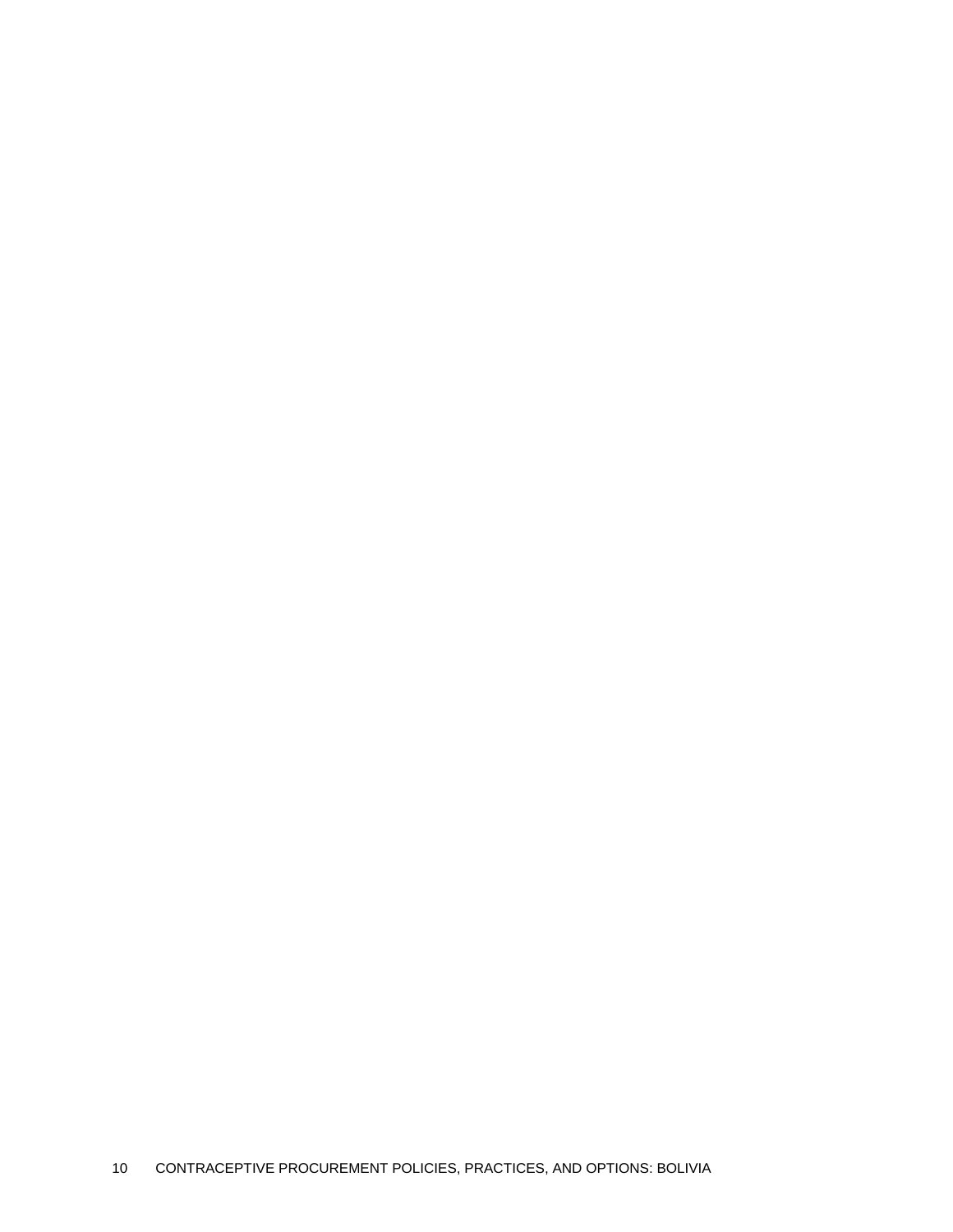# <span id="page-24-0"></span>CONTRACEPTIVE PRICING

There are several critical issues that affect the pricing of contraceptive methods in Bolivia. First, it is difficult to obtain homogenous information for the price components of the different methods, particularly for contraceptive methods in the private sector. A second serious issue is that the high volume of donations in Bolivia is causing prices in the public sector to appear artificially deflated. It is therefore important for decision makers to take this situation into account as they plan a national procurement strategy in preparation for the coming phaseout of USAID and JICA/UNFPA contraceptive donations. To help policymakers deal with these issues, this section of the report presents price information for Bolivia, together with relevant price comparisons from the region and international reference prices for selected contraceptive methods. It is important to note here that the purpose of the pricing analysis was to attempt to quantify the direct costs associated with contraceptive procurement within the public, NGO, and private sectors. There was no attempt to quantify any indirect costs associated with the procurement process or with individuals' access to contraceptive commodities. The different comparisons are described in detail below, and the international reference prices are those that are available from international suppliers.

The following sections, along with figures 2 through 6, present the price components for oral contraceptive methods (one-month cycles), injectables (three-month injectables, e.g., Depo-Provera), and IUDs (Copper T-380) in Bolivia for the public<sup>[5](#page-24-1)</sup> and NGO sectors, as well as the average retail price from private pharmacies in the La Paz and Santa Cruz de la Sierra regions of the country. The figures present additional method-specific price data from countries in the South American region that represent the closest scenarios that Bolivia may face in the future with regard to contraceptive procurement. Specifically, if the Bolivian public sector chooses not to negotiate an agreement with an international agent (e.g., UNFPA) to procure contraceptives, then it will most likely be forced to purchase its supplies from the local market, a situation similar to that found in Ecuador. PROSALUD, the primary family planning NGO in Bolivia, faces a similar scenario: either find a way to gain access to potentially less expensive international contraceptives or purchase from the local market.

Finally, in Bolivia, VAT is not charged for contraceptives, which is significant, as it reflects a strong social preference for family planning methods. Tariffs, duty, and other fees represent between 0.7 percent and 4 percent of the CIF price, depending on the product and the source. These figures compare well with those observed in countries such as Peru and Paraguay but they are higher than in other Latin American countries.

## **ORAL CONTRACEPTIVE PRICE STRUCTURE**

l

[Figure 2](#page-25-0) shows the price components for oral contraceptives in the Bolivian public sector, as well as the average retail price found in pharmacies in the La Paz and Santa Cruz areas. Other relevant prices are also displayed, including the CIF prices obtained by the Peruvian public sector through UNFPA and through

<span id="page-24-1"></span> $5$  It is important to reiterate here that the cost, insurance, and freight (CIF) prices, or the cost of the commodity, including the cost of insurance and transport to the port of destination or entry, that are listed in the figures are not prices that the Bolivian government actually faced, as it has not yet procured contraceptives for distribution. Instead, these are the prices that UNFPA paid (using JICA funds) for contraceptives that were donated to the Government of Bolivia. The information is still important to analyze, though, as Bolivia will soon face the task of procuring its own contraceptive supplies, and using an international procurement agent, such as UNFPA, will be a viable option to consider. Consequently, the public sector CIF prices in the figures include a 5 percent mark-up that accounts for the administrative costs generally charged by UNFPA when it acts as the purchasing agent rather than as a donor. Including this procurement fee is useful for subsequent cross-country price comparisons.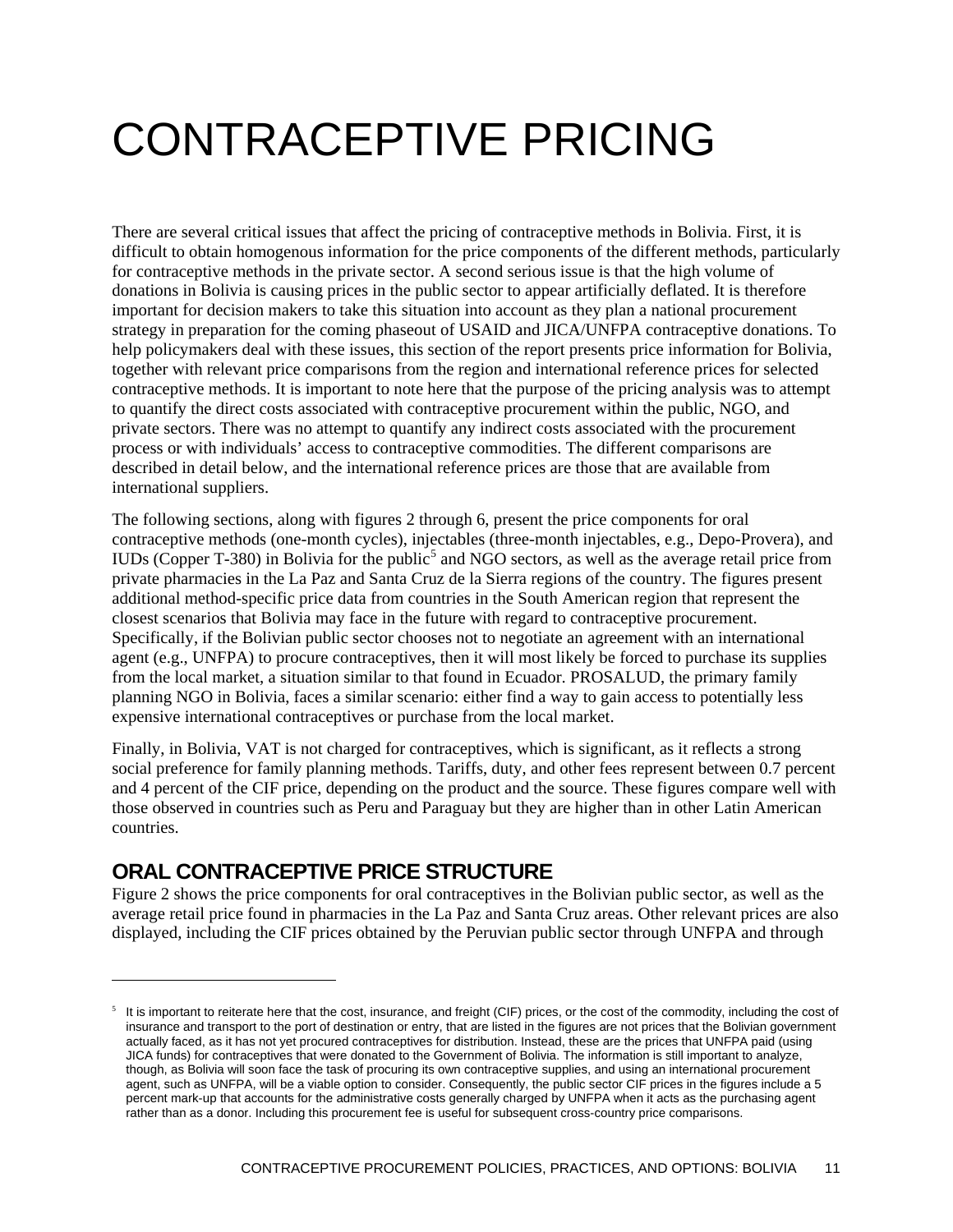<span id="page-25-0"></span>the international supplier ESKE/Famy Care; and the CIF prices from Ecuador, where the public sector procured orals from the local market.



**Figure 2: Cross-Country Comparison of Price Components for Oral Contraceptives** 

The Bolivian public sector currently receives donated oral contraceptives from JICA that are procured by UNFPA at a CIF price of U.S.\$0.21 per cycle. As donations are phased out, the Bolivian public sector will potentially face three different procurement scenarios. First, if the Government of Bolivia chooses to institute contraceptive procurement as a centralized function and negotiate an agreement by which UNFPA procures orals on behalf of the entire country, it may expect a CIF price similar to that of the Peruvian public sector (U.S.\$0.31 per cycle). Figure 2 also shows a second CIF price that the Peruvian public sector paid for oral contraceptives, this time to the local pharmaceutical representative ESKE of the international supplier Famy Care (U.S.\$0.24). Depending on the future procurement capacity in the Bolivian public sector it may or may not be possible to negotiate the procurement of contraceptives directly with companies such as ESKE/Famy Care. Nonetheless, as Famy Care is also a UNFPA supplier, this price would be available to the Bolivian public sector under a procurement agreement with UNFPA.

If no significant actions are taken to prepare for the ensuing phaseout of donations, and the public sector relies on decentralized procurement with individual municipalities responsible for purchasing their own contraceptive supplies, the Bolivian public sector may face an alternate situation more like that of Ecuador. At U.S.\$2.22, the CIF price paid by the Ecuadorian public sector is roughly 950 percent higher than the price of donated contraceptives currently in Bolivia, and 600 percent higher than the UNFPA price paid in Peru. It is evident through these two examples that implementing centralized procurement of

**Source**: Data collected by JSI. 2005 U.S. dollars.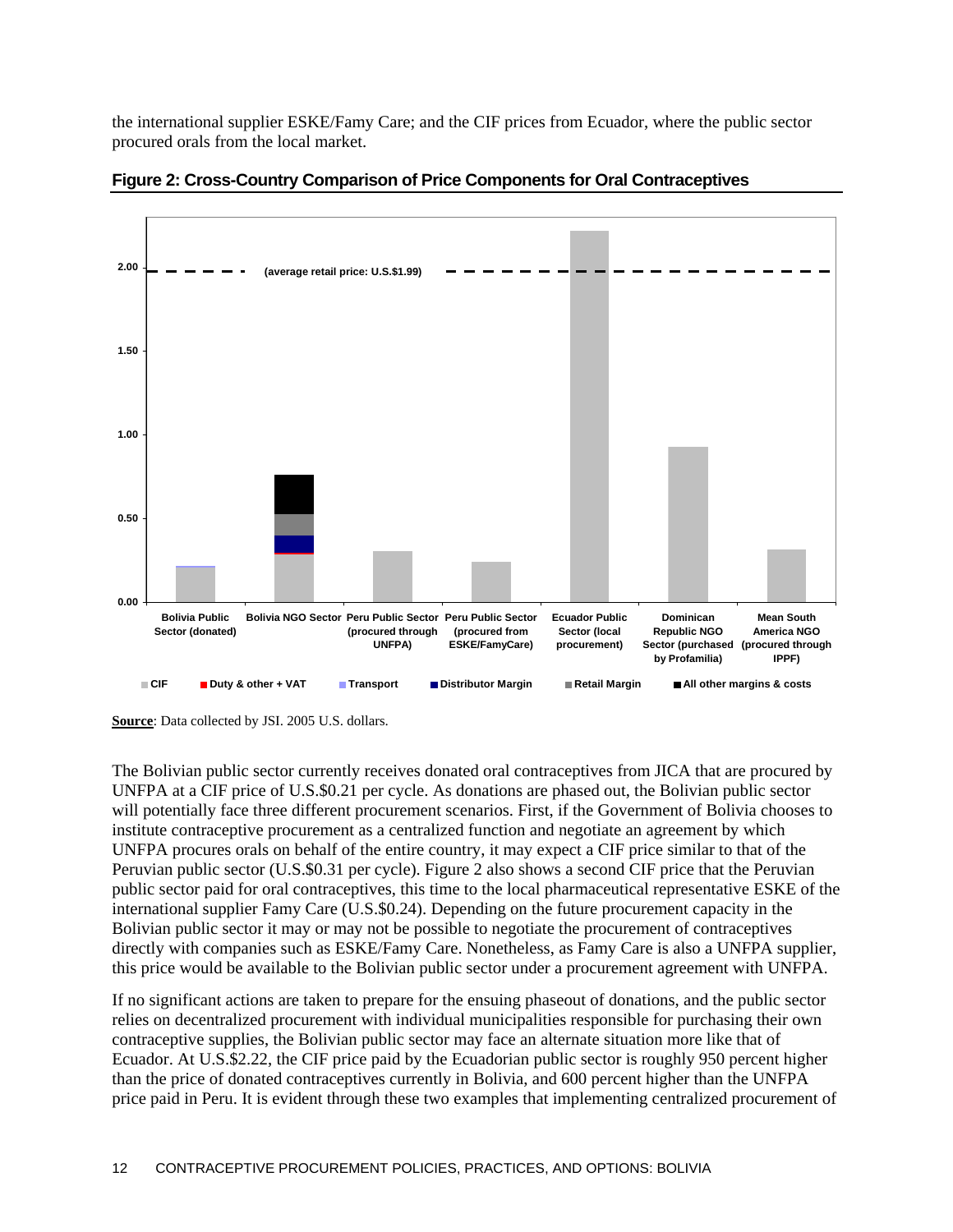<span id="page-26-0"></span>contraceptives through an international procurement agent (e.g., UNFPA) could potentially achieve significant cost savings over local procurement through economies of scale.

The CIF price for oral contraceptives in the public sector, at U.S.\$0.21 per cycle, is 28 percent lower than the CIF price obtained by the Bolivian NGO sector (U.S.\$0.29). The CIF price for oral contraceptives in the NGO sector, meanwhile, is comparable to the mean South America NGO CIF price among organizations procuring through IPPF (U.S.\$0.32). While PROSALUD is not an IPPF affiliate, it could still procure contraceptives from this agency, albeit with an additional fee. An alternative procurement scenario for PROSALUD could be similar to the case of PROFAMILIA in the Dominican Republic. PROFAMILIA/Dominican Republic purchased brand name supplies of oral contraceptives directly from the international market at a CIF price of U.S.\$0.93, which is 190 percent higher than the regional price for non-brand name orals that IPPF distributes. It is not clear whether PROSALUD would be able to procure non-brand name orals from the international market at prices lower then those offered by IPPF. As PROSALUD has traditionally benefited from donated contraceptives, its largest challenge will be to develop a financing mechanism and to choose a procurement option that best fits its needs. Finally, international CIF reference prices are between U.S.\$0.22 and U.S.\$0.26 per cycle depending on the source. The similarity of prices in the Bolivian public sector to those on the international market appears to support the hypothesis that donations could be artificially deflating prices in the country.

To have a more realistic picture of the total price in the public sector, it is important to add duty and other import-related costs as well as transportation costs. Duty and import costs were extracted from data collected in the field, and while actual transport costs were not available, it was possible to estimate them based on observed values from Chile and Peru.<sup>[6](#page-26-1)</sup> In the case of the NGO and private sectors, transportation costs cannot be isolated because they are mixed with other costs such as administrative costs, distributor margin, and repackaging.

Total direct costs in the public sector were U.S.\$0.22 per cycle, of which 95 percent represents the CIF price component. This cost compares quite favorably to the NGO sector, where the CIF constitutes only 38 percent of the total direct cost (U.S.\$0.76). The other 62 percent of the total direct cost in the NGO sector is spread primarily between the distributor margin (13 percent), the retail margin (16 percent), and "all other margins and costs" (32 percent), which includes transport. The observed total direct cost in private pharmacies in the La Paz and Santa Cruz de la Sierra regions, meanwhile, was U.S.\$1.99. It is important to notice that in the context of the decentralized purchasing mechanism currently in place in the Bolivian public sector, the prices in the private and NGO sectors are likely to be the only available alternatives the public sector will face should donations end and no alternative be developed. If this is the case, the Government of Bolivia may be seriously compromised in its ability to provide accessible contraceptive methods to its population, as the average prices in the private sector are approximately 800 percent higher than the total direct cost in the public sector. Indeed, even if current prices in the public sector are being distorted by donations, as hypothesized, and transportation costs are underestimated, the potential cost difference between the public and private sectors may be large enough to seriously hinder the government's procurement efficiency for contraceptive commodities.

## **INJECTABLE CONTRACEPTIVE PRICE STRUCTURE**

l

Figure 3 shows prices for three-month injectable contraceptives (e.g., Depo-Provera) in Bolivia with price components for the public and NGO sectors as well as regional mean and minimum reference CIF prices. Other relevant prices from nearby countries are also displayed, including the CIF prices from the Peruvian and Ecuadorian public sectors; the CIF price from the Paraguayan NGO CEPEP; and the total direct cost

<span id="page-26-1"></span><sup>&</sup>lt;sup>6</sup> We calculated the average transportation cost in Chile's public sector and Peru's NGO sector as a percentage of the CIF price, then applied the result (3.4%) to the Bolivian CIF price to get an approximation of transportation cost.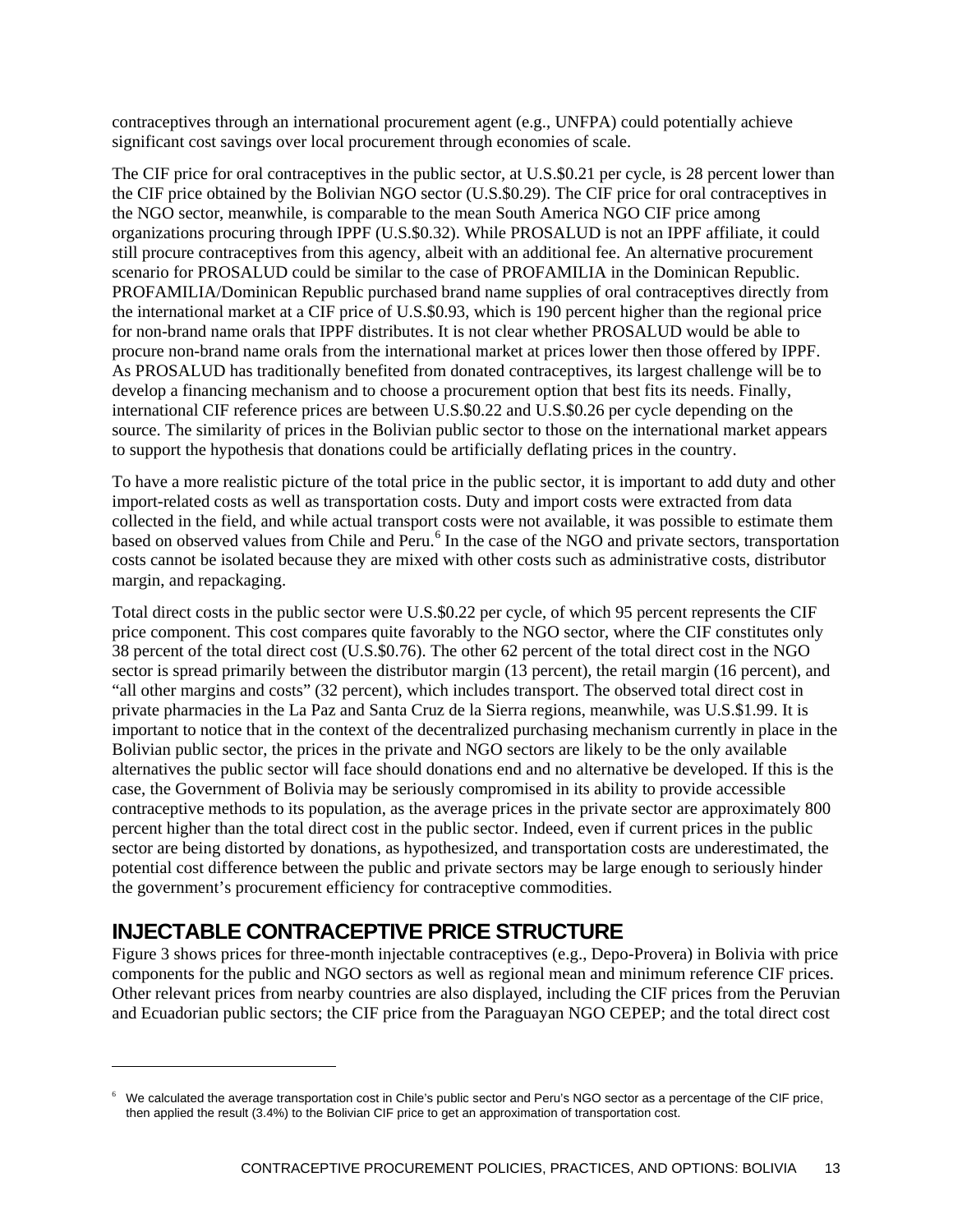from the Ecuadorian NGO CEMOPLAF. The average retail price to the consumer for injectables from pharmacies in the private sector is also shown in the figure.



**Figure 3: Cross-Country Comparison of Price Components for Injectable Contraceptives** 

l

With a value of U.S.\$0.90, the public sector CIF price for a three-month injectable contraceptive in Bolivia is approximately 24 percent lower than the NGO CIF price (U.S.\$1.19) and approximately 6 percent higher than the minimum CIF price in the region (U.S.\$0.85), which was obtained by the Peruvian public sector using UNFPA as a procurement agent. For comparison, the Ecuadorian public sector CIF is presented to show a local procurement scenario from a nearby country. At U.S.\$3.52, the Ecuadorian CIF is about 290 percent and 314 percent higher than the Bolivian public sector CIF and the UNFPA CIF price in Peru, respectively. The NGO sector CIF price (U.S.\$1.19), meanwhile, is approximately 16 percent lower than the CIF price from CEPEP in Paraguay (U.S.\$1.42).

When other cost components are accounted for, total direct cost<sup>[7](#page-27-0)</sup> in the public sector rises to U.S.\$0.94, and is attributable primarily to CIF (approximately 96 percent of the total). The NGO sector total direct cost, in contrast, is U.S.\$1.77, of which 67 percent represents the cost of the commodity. The NGO total direct cost is almost 90 percent higher than its public sector counterpart. Furthermore, the total direct cost from CEMOPLAF in Ecuador is presented to show what an NGO in the region was able to obtain from the international market, rather than from IPPF. At U.S.\$7.00, the CEMOPLAF total direct cost for injectables is almost 300 percent higher than the total direct cost from PROSALUD. Finally, the retail

**Source**: Data collected by JSI. 2005 U.S. dollars.

<span id="page-27-0"></span> $\sigma$  Total direct costs for injectables are calculated in the same way as for oral contraceptives, as discussed earlier.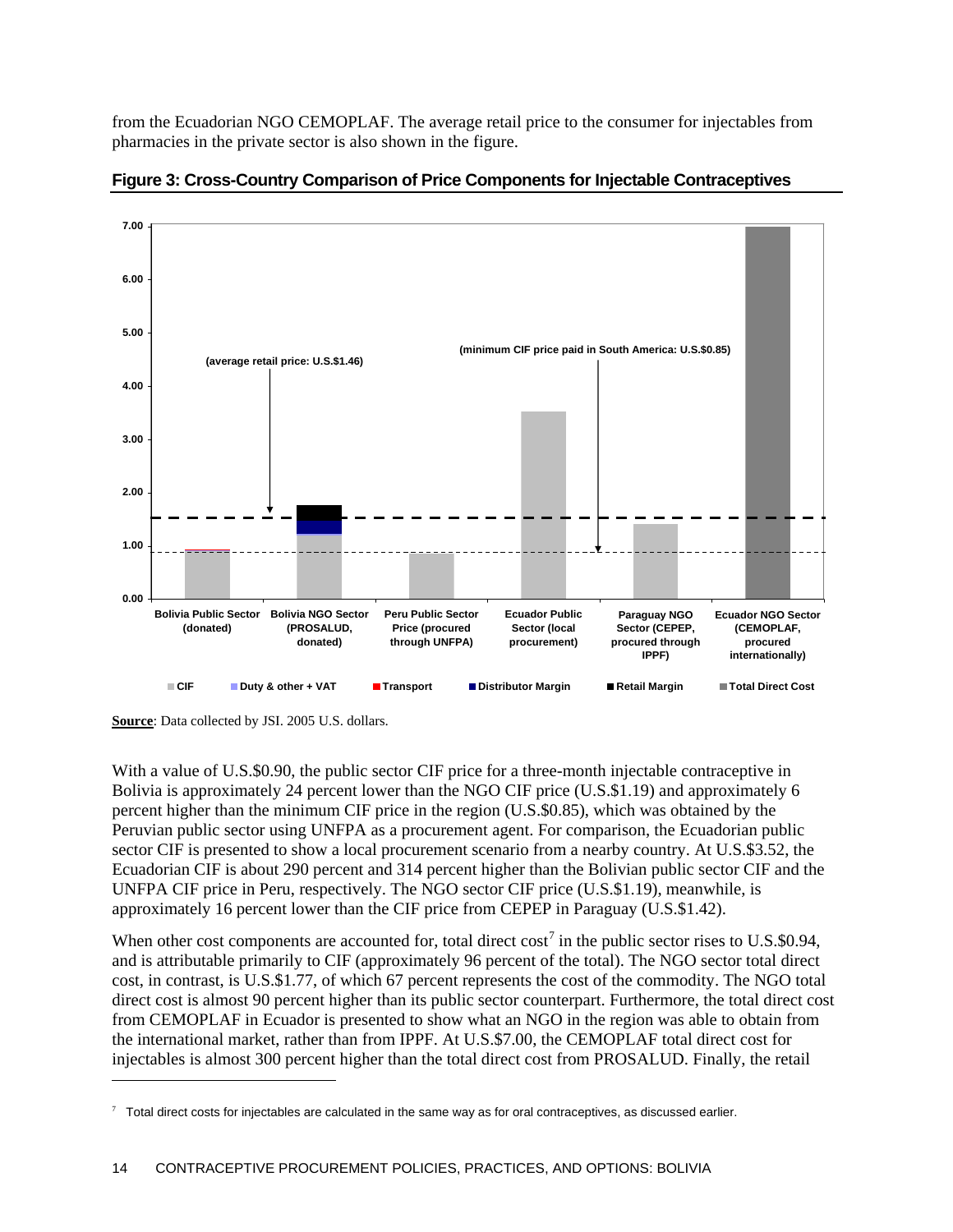price for injectables in pharmacies of the private sector (U.S.\$1.46) is 55 percent higher than the total direct cost in the public sector, yet compares favorably to the NGO sector total direct cost—almost 18 percent lower. Similar to the case of oral contraceptives, if the retail price of injectables becomes the only available option when donations end, the resulting pressure on public resources could endanger accessibility to modern contraceptive methods in Bolivia.

## **IUD PRICE STRUCTURE**

The last figure of this section shows the same type of information on prices and cost components as the others, in this case for IUDs. Results are presented for the public, NGO, and private sectors in Bolivia.



**Figure 4: Cross-Country Comparison of Price Components for IUDs** 

Figure 4 shows that the situation with IUDs in Bolivia is very similar to that of orals and injectables: the CIF price in the public sector (U.S.\$0.35) is 35 percent lower than the UNFPA CIF price (U.S.\$0.54), again coming from the Peruvian public sector, and 82 percent lower than the NGO CIF price (U.S.\$1.95). Furthermore, the Bolivian public sector CIF price is 88 percent lower than the Ecuadorian CIF price, which represents a local procurement scenario. The problem, as mentioned earlier, is that public sector CIF prices are artificially low and may rise when donations end.

Turning again to total direct costs, the figure shows that if the government does not choose to procure IUDs through UNFPA, it faces purchasing them through either the private sector, for U.S.\$2.00, or through the nonprofit sector, for U.S.\$2.70. These two prices are roughly 450 percent and 650 percent

**Source**: Data collected by JSI. 2005 U.S. dollars.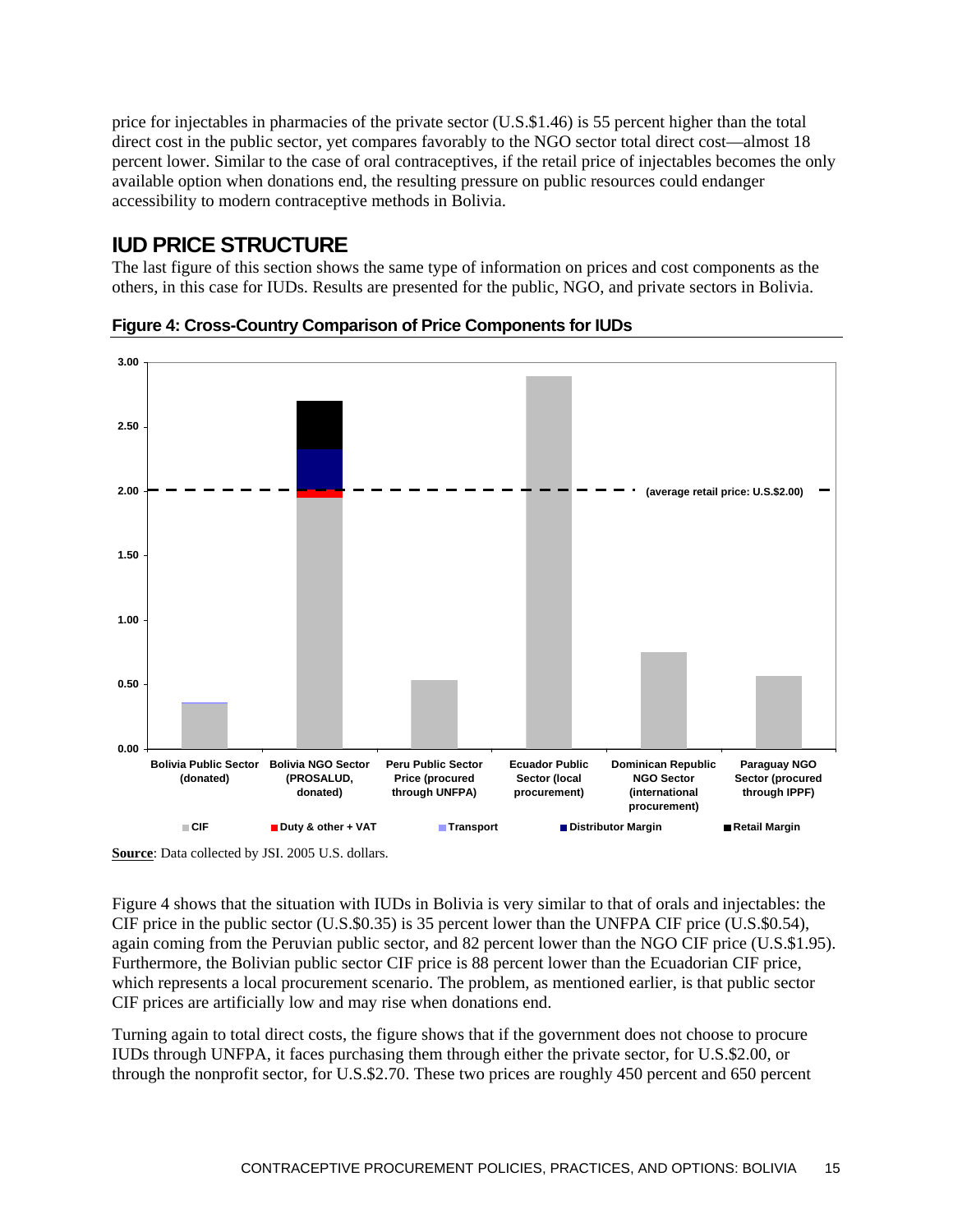higher, respectively, than the total direct cost that the Bolivian public sector observes in its donated commodities (U.S.\$0.36).

A better way to deal with potentially high procurement costs for all three contraceptive methods may be to develop and/or reinforce a centralized purchasing agency, possibly CEASS, to play a role similar to that of CENABAST in Chile. If this arrangement is not possible because of regulatory restrictions, it would be valuable to explore ways for the Bolivian public sector to make centralized or regional bulk purchasing. The purpose of such a mechanism would be to ensure that the public sector is able to obtain prices at or near international or regional reference prices. This may be possible only if purchases are of a sufficient volume to interest international producers and thus take advantage of economies of scale. These alternatives are preferable as long as the negotiated prices remain lower than prices from the NGO and private sectors. Negotiating distribution to the service delivery point in the price may also be an option to ease pressure on the public sector.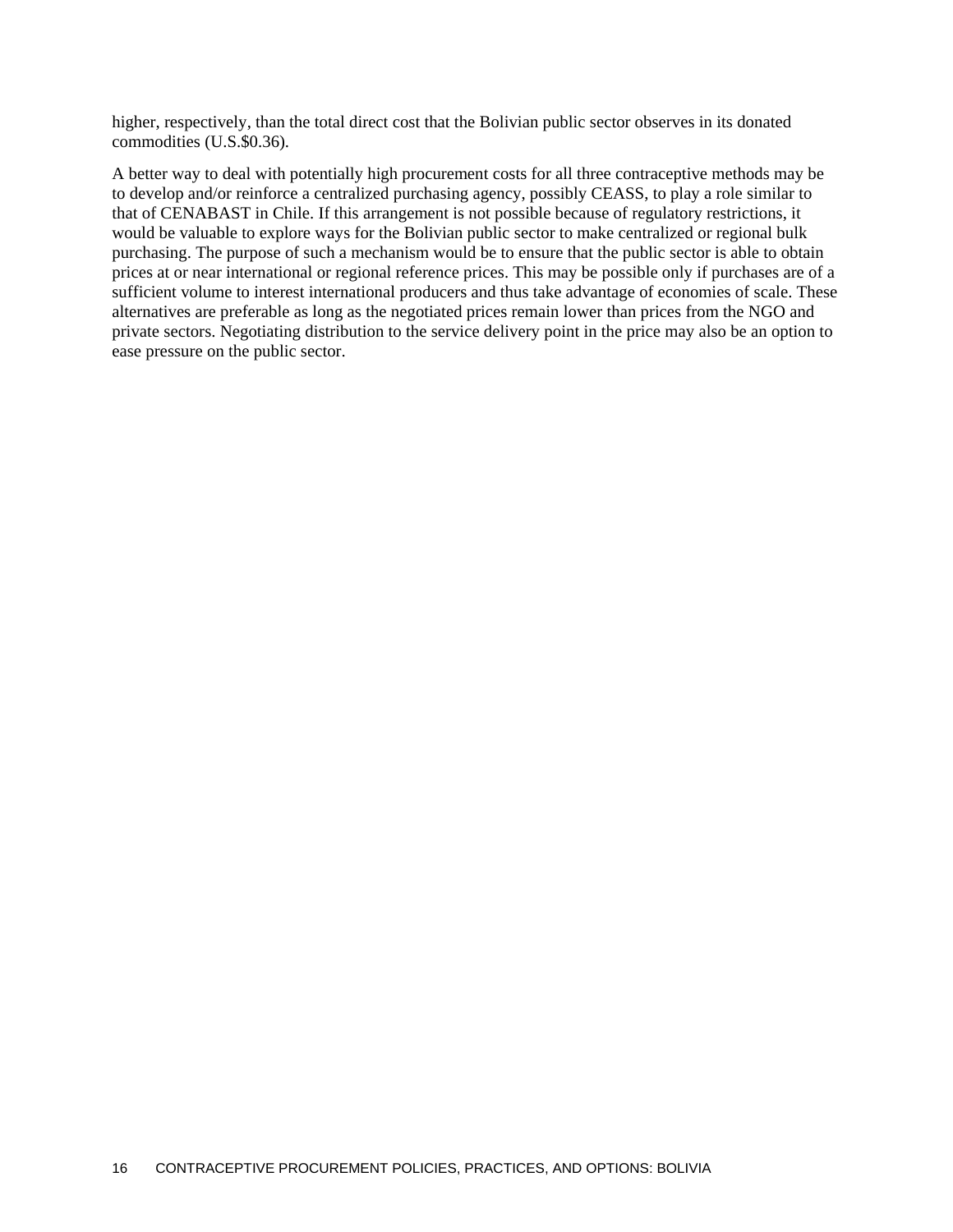# <span id="page-30-0"></span>OPTIONS AND NEXT STEPS

Bolivia has not yet procured large quantities of contraceptives with public sector funds;<sup>[8](#page-30-1)</sup> therefore, it must consider experiences from other countries in the region as it prepares to finance and purchase high-quality contraceptives in the face of diminishing donations.

Bolivia has already taken important steps to contribute to its contraceptive security:

- Although the Government of Bolivia does not set aside funding for contraceptives at the central level, municipalities are mandated to allocate a portion of their decentralized budgets for social programs, including family planning. These funds can be used to purchase contraceptives.
- Bolivia has a parastatal Ministry of Health agency, CEASS, which is responsible for centrally procuring, warehousing, and distributing basic medicines and medical supplies. This agency is legally permitted to import medicines and medical supplies directly from international suppliers and manufacturers and is thus able to obtain low prices for high-quality products. Although to date CEASS has not imported contraceptives, this is a function it could potentially fulfill during or after donor phaseout.
- • SUMI (universal insurance for mothers and children, now called SUSALUD—*Seguro Universal de Salud*) establishes that contraceptives be free of charge for women of reproductive age. The package of services available to women of reproductive age under SUMI includes family planning and all contraceptive methods.

Here are some issues and recommendations the Government of Bolivia may consider to improve procurement options.

## **OPTIONS TO CONSIDER**

l

### **IMPLEMENT CENTRALIZED AND CONSOLIDATED PROCUREMENT**

The MOH should consider instituting a mechanism through which municipalities can pool resources or negotiate bulk prices to procure contraceptives centrally or conduct joint price negotiations with suppliers, based on a predetermined volume of activity, to take advantage of economies of scale. For example, the MOH could negotiate an agreement with suppliers whereby they would be able to guarantee lower prices as long as the municipalities agree to pool funds and conduct bulk purchasing; this pooling might be most effective at the department or provincial levels to ensure a larger volume. Implementing these mechanisms would require strong procurement and logistical skills, as well as a system to coordinate the actions of 237 municipalities, each with its own budget.

### **ESTABLISH A PROTECTED BUDGET LINE ITEM FOR CONTRACEPTIVE COMMODITIES**

Although SUMI currently has three sources of funding, available resources may not be sufficient to guarantee contraceptive security once contraceptive donations end. Cash flow and treasury management constraints, as well as competing health demands, could undermine the ability of the Ministry of Finance to make all the necessary funds available. Establishing a legally protected line item for contraceptives in the Bolivian budget can provide some key advantages: it increases the probability that the Government of

<span id="page-30-1"></span> $8$  Municipalities are already procuring contraceptives with public funds, but because of the small quantities they purchase, there is no requirement to go through a bidding process.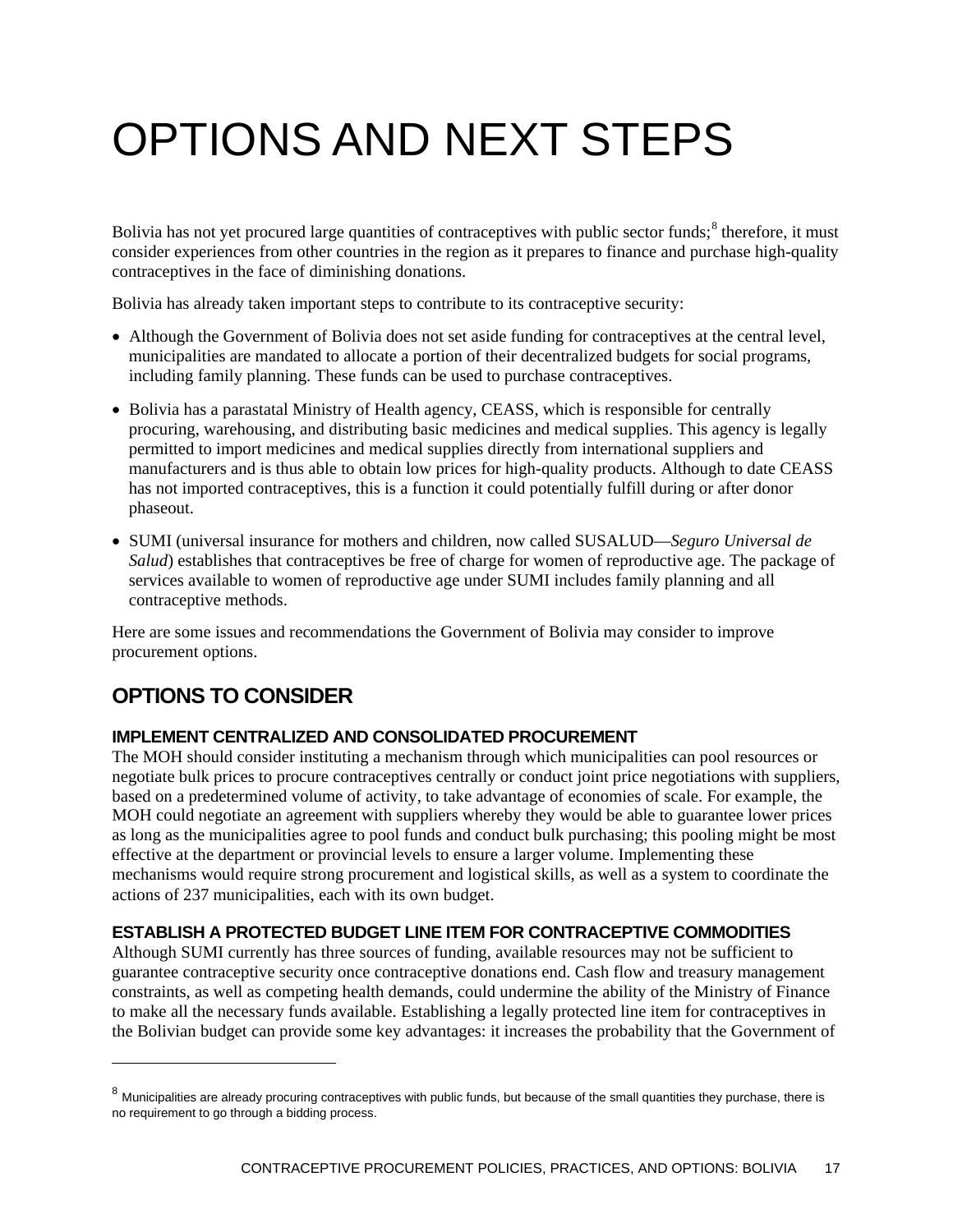Bolivia will transfer all the resources budgeted for the purchase of contraceptives in any given year; it prevents funding earmarked for contraceptives from being used for other health issues and essential medicines; and it can increase the cost-effectiveness of the procurement process as transfers could occur yearly rather than in quarterly allocations, as is often the case. Under these circumstances, the MOH can make one large annual bulk purchase of contraceptives, rather than four smaller purchases, thereby taking advantage of economies of scale, leading to substantial savings to the government.

### **DEVELOP A COMPREHENSIVE PHASEOUT PLAN**

With the phaseout of USAID donations for the NGO sector, and JICA's commitment to supply contraceptives to the public sector through 2006, Bolivia should make preparations to develop a phaseout plan to identify and build capacity to take over procurement, forecasting, and funding to ensure that contraceptive needs are met.

### **CONSIDER WORKING WITH UNFPA AS A PROCUREMENT AGENT WHILE DOMESTIC PROCUREMENT CAPACITY IS BEING DEVELOPED AND REGULATORY BARRIERS ARE ADDRESSED**

If and when Bolivia begins to procure its own contraceptives, it should enter into an agreement with UNFPA to take advantage of the technical assistance and competitive prices for contraceptives that UNFPA can offer. In anticipation of gradual decreases in donations and gradual increases in country funding for the purchase of contraceptives, UNFPA can assist with preparing budgets and financial forecasts that slowly set aside funding for the eventual purchase of all contraceptives, and explaining how economies of scale can benefit a country. Strengthening procurement capacity requires specialized regional training so that those responsible for procurement are familiar with contraceptives specifications, can correctly define bid requirements, are equipped to evaluate bid quality, and can monitor and evaluate bid performance.

### **ENSURE PROCUREMENT CAPACITY OF THE MINISTRY OF HEALTH**

To conduct a competitive bidding process and obtain contraceptives at low prices, Bolivia's procurement capacity will need to be strengthened either within the MOH or through some other procurement agency. Such capacities include the following:

- ability to identify and quantify product requirements, including technical specifications of bids
- conducting budget reviews and approvals
- managing bidding processes that are either international or national depending on the product
- undertaking bidding evaluation processes and post bidding contract management
- • engaging in quality assurance processes to ensure that only products that meet requirements are accepted for delivery

Strengthening central procurement capacity in these areas is critical to moving toward bulk procurement of contraceptives. The central and municipal levels will need to establish and strengthen additional systems and capacity to coordinate and organize the financial and logistical aspects of consolidated bulk procurement with each municipality.

#### **Box 1: Informed buying**

Informed buying refers to the public sector taking advantage of all procurement alternatives available to ensure that high-quality contraceptives are available to the population at the best possible price.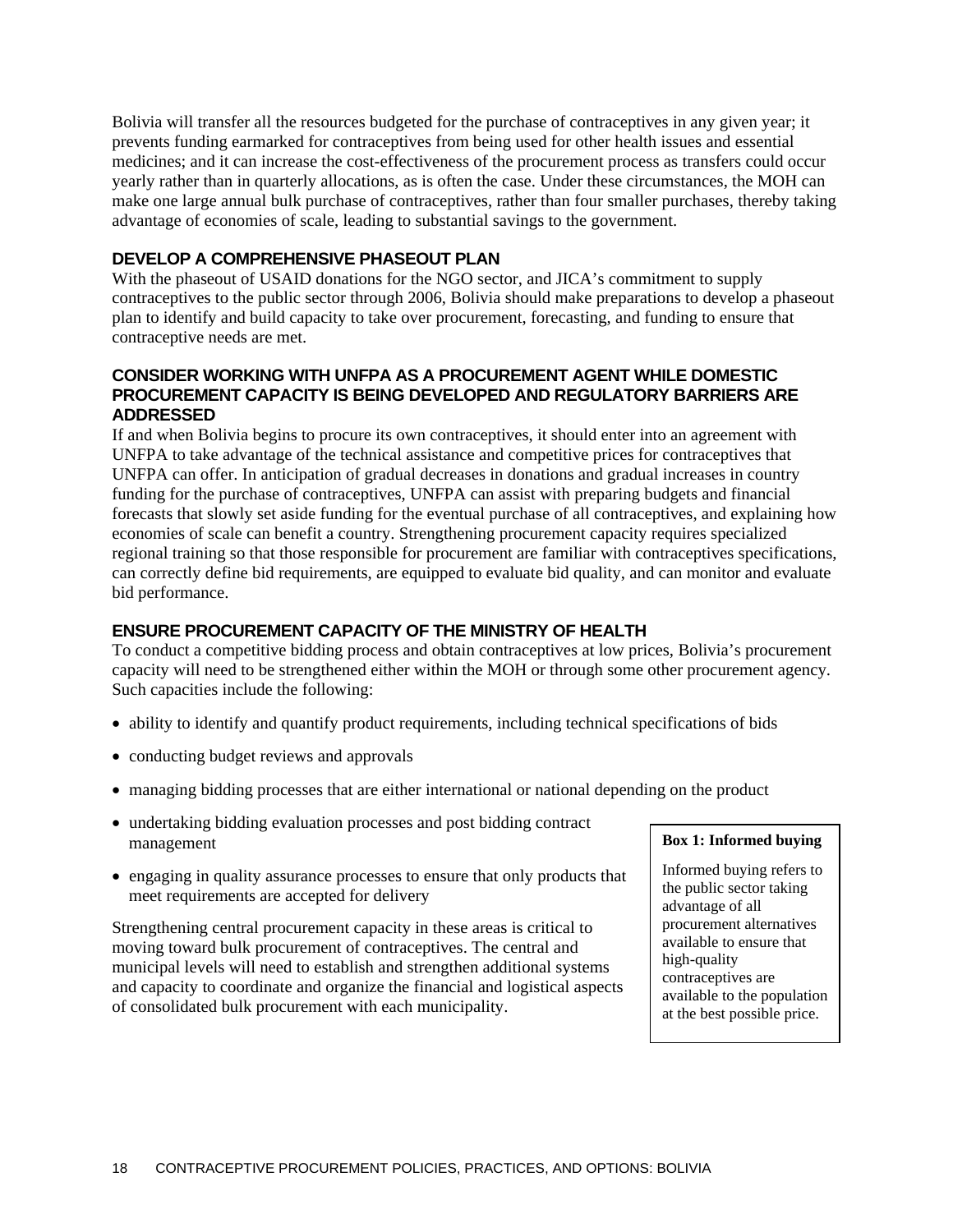### **ENGAGE IN INFORMED PURCHASING BASED ON PRICE COMPARISONS**

At present, some donors procure contraceptives through UNFPA at very favorable prices. This is a strategy the Government of Bolivia might want to consider as it starts to procure contraceptives with its own funds, as prices are one of the most important factors to consider.  $8$  As such, comparative information about prices of both brand-name products and generics offered by different local and international suppliers is critical for decision makers engaged in identifying contraceptive procurement options. Box 1 provides a definition of informed buying and box 2 presents an example of the benefits resulting from price comparisons in Peru.

Pharmaceutical companies offer different prices for the same product to different countries. As a result, countries with better economic conditions may pay more for a given product. Exchanging price information with other countries

#### **Box 2: Peru—the advantage of price comparisons**

 the market, and they need to include both In Peru, the Ministry of Health's decision to purchase the oral contraceptive ethinylestradiol from ESKE/Famy Care was based on a price study showing that the new local supplier could offer a lower price for the product than UNFPA. This experience demonstrates the benefit of price comparisons to identify the best possible price for a given contraceptive. Such price comparisons need to be updated regularly as new suppliers enter national and international players.

will provide Bolivia with information about such discrepancies, thereby giving it stronger negotiating power with local representatives of international companies. Sharing such information with other countries may also inform the government of Bolivia about new sources other countries are using that may be options for Bolivia in the future.

While a price comparison tool would come with plenty of benefits, it is important also to note that a specific effort should be made to ensure that the tool is used primarily for informing decision makers in the region, as opposed to a means by which the private sector can collude and extract higher profits from targeted markets.

Price information for a variety of methods within and across countries is available in USAID's *Procurement Regulations and Pricing Study: Experience in Latin America*. This report can serve as an

initial reference guide for decision makers in Bolivia as they explore opportunities to improve procurement options and make them more efficient.

Additionally, advocacy with other countries within the region to establish a price comparison tool to identify best prices by different local and international suppliers of contraceptives and medicines would be helpful in keeping decision makers informed about all price and supply options.

### **STREAMLINE PROCUREMENT OF CONTRACEPTIVES**

l

One of the main challenges that Bolivia will face once donations end is how to efficiently institutionalize the procurement of contraceptives so as to ensure that it will not depend on political will or other conditions that may vary over time. Within this context, the example of Chile's parastatal agency, CENABAST,  $10$  $10$  may be instructive to

### **Box 3: CENABAST in Chile**

CENABAST is an autonomous procurement agency that manages the procurement of contraceptives for Chile's entire public sector, with decision making and planning done at the local level. CENABAST can purchase contraceptives and essential drugs from local representatives of international companies, from local producers, and, occasionally, directly in the international market.

CENABAST distributes contraceptives to Chile's 26 regional health authorities, and they are then distributed to public facilities. Because of its autonomy, CENABAST's operations do not rely on political conditions.

<span id="page-32-1"></span><span id="page-32-0"></span><sup>9</sup> Other important factors to consider include quality, availability of product in sufficient quantities, and timeliness.

<sup>&</sup>lt;sup>10</sup> For further information on CENABAST, please see http://www.cenabast.cl/.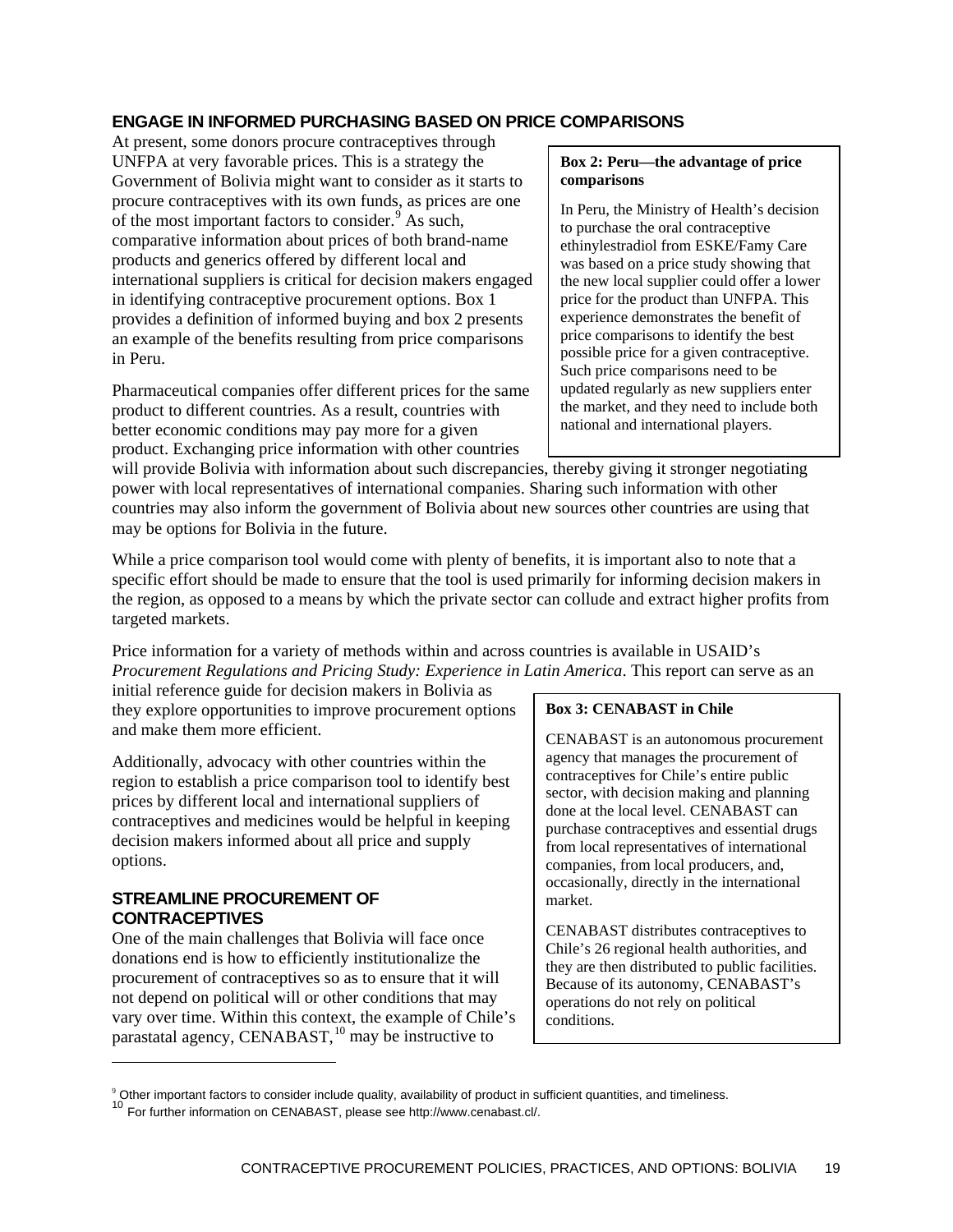Bolivia (see box 3).

Currently, CEASS in Bolivia functions similarly to CENABAST in Chile. The challenge in Bolivia, however, is that CEASS does not have competitive prices to offer, and, by mandate, does not have the exclusive distribution of supplies to government facilities. As the Government of Bolivia gains experience in procuring contraceptives, and especially if it institutes centralized procurement, it will be important to see how CEASS fares in offering more competitive prices. With transportation of supplies being a major obstacle to overcome, it may be beneficial for the Government of Bolivia to explore ways of granting CEASS the ability to distribute supplies to public health facilities. These are questions that need to be addressed as Bolivia prepares for donor phaseout.

### **TAKE ADVANTAGE OF REGIONAL INITIATIVES**

Regional integration initiatives like the *Mercado Común del Sur* (MERCOSUR) may provide important opportunities for Bolivia as it engages in contraceptive procurement. Box 4 presents some examples of regional harmonization that have facilitated drug registration and inspection processes in Central and South America. The Government of Bolivia should explore similar possibilities for regionally pooled procurement or regional price negotiations (such as the case of antiretrovirals in the Andean countries) and the use of regional laboratories networks for quality assurance. Such regional initiatives have the benefits of significant cost savings through economies of scale and by simplifying bioequivalence testing process.

### **EXPLORE PROCUREMENT OPTIONS THAT INCLUDE DISTRIBUTION TO SERVICE DELIVERY POINTS IN TOTAL COST**

Given the geographically difficult terrain in Bolivia, municipalities choose to buy locally, so transportation cost is not an issue. In the event that the Government of Bolivia chooses to centralize its procurement of contraceptives, it may also be beneficial to concurrently

#### **Box 4: Some examples of subregional harmonization**

- (*registro sanitario*) by establishing registration in other countries.  $\triangleright$  Central American countries have harmonized their drug registries common pharmaceutical norms and technical criteria. A drug registry in one country can facilitate the
- procedures. ¾ Both the *Mercado Común del Sur*  (MERCOSUR) and Central American countries have established common standards for good manufacturing practices in the pharmaceutical industry and harmonized inspection
- $\triangleright$  The negotiation of low antiretroviral (ARV) prices by 10 Andean countries is an example of how a group of countries successfully negotiated with pharmaceutical companies to obtain regulated prices for ARVs (economies of scale).

explore different transportation options. Because warehousing and transportation logistics often constitute a major problem, the step of delivering contraceptives from CEASS to the regions often meets with administrative and financial difficulties that translate into stockouts at the local level. Therefore, it may be wise to look at different procurement sources that offer delivery alternatives, including a model in which family planning methods are delivered directly from the seller to the service delivery point. Another option would be to negotiate transportation of centrally procured contraceptive commodities with PROSALUD, which, through donations from USAID, is already the major supplier of municipalities and other small pharmacies.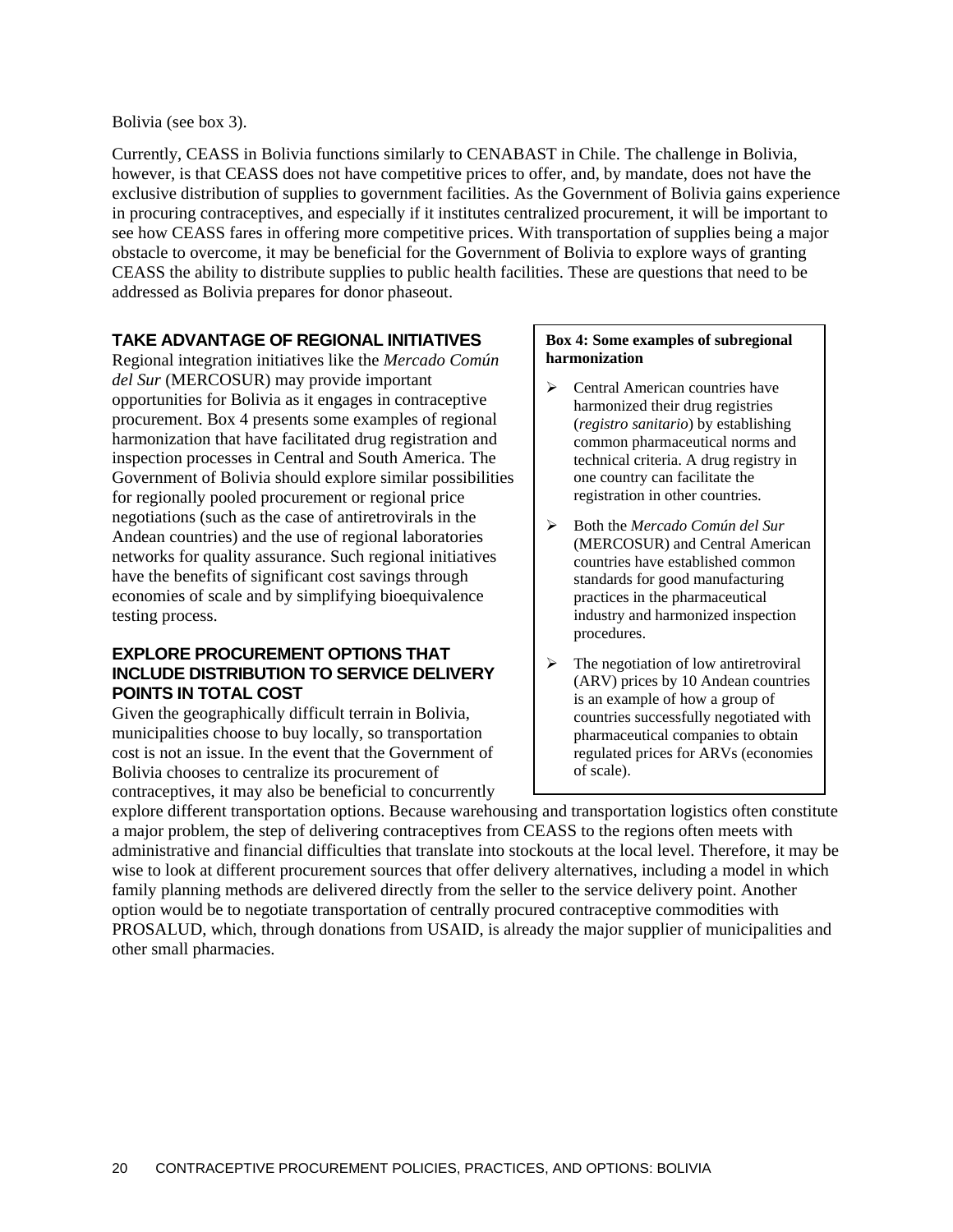## <span id="page-34-0"></span>REFERENCES

- Abramson, Wendy, Jay Gribble, Nora Quesada, Varuni Dayaratna, David Sarley, Carlos Lamadrid, Nadia Olson, and Verónica Siman Betancourt. 2006. *Contraceptive Procurement Policies, Practices, and Options: Nicaragua.* Arlington, VA: DELIVER, and Washington, DC: USAID | Health Policy Initiative TO1, for the U.S. Agency for International Development.
- Beith, Alix, Nora Quesada, Wendy Abramson, Nadia Olson, and Anabella Sánchez. 2006. *Decentralizing and Integrating Contraceptive Logistics Systems in Latin America and the Caribbean, With Lessons Learned from Asia and Africa.* Arlington, VA: DELIVER, for the U.S. Agency for International Development.
- Dayaratna, Varuni, Juan Agudelo, Cristian Morales, Nora Quesada, David Sarley, Wendy Abramson, Jay Gribble, Carlos Lamadrid, Nadia Olson, and Verónica Siman Betancourt. 2006. *Contraceptive Procurement Policies, Practices, and Options: Dominican Republic.* Arlington, VA: DELIVER, and Washington, DC: USAID | Health Policy Initiative TO1, for the U.S. Agency for International Development.
- Dayaratna, Varuni, Nora Quesada, Jay Gribble, Wendy Abramson, David Sarley, Carlos Lamadrid, Nadia Olson, and Verónica Siman Betancourt. 2006. *Contraceptive Procurement Policies, Practices, and Options: Peru.* Arlington, VA: DELIVER, and Washington, DC: USAID | Health Policy Initiative TO1, for the U.S. Agency for International Development.
- Gribble, Jay, Nora Quesada, Varuni Dayaratna, Wendy Abramson, David Sarley, Carlos Lamadrid, Nadia Olson, and Verónica Siman Betancourt. 2006. *Contraceptive Procurement Policies, Practices, and Options: Honduras.* Arlington, VA: DELIVER, and Washington, DC: USAID | Health Policy Initiative TO1, for the U.S. Agency for International Development.
- Instituto Nacional de Estadística (INE). May 2006. "Datos Demográficos." http//www.ine.gov.bo.
- National Institute of Statistics, et al. 2004. Bolivia 2003 Demographic and Health Survey, Final Report (Spanish). Calverton, MD: ORC Macro/MEASURE DHS+.
- Quesada, Nora, Varuni Dayaratna, Wendy Abramson, Jay Gribble, Verónica Siman Betancourt, David Sarley, Carlos Lamadrid, Nadia Olson, and Juan Agudelo. 2006. *Contraceptive Procurement Policies, Practices, and Options: Paraguay.* Arlington, VA: DELIVER, and Washington, DC: USAID | Health Policy Initiative TO1, for the U.S. Agency for International Development.
- Quesada, Nora, Verónica Siman Betancourt, Wendy Abramson, Varuni Dayaratna, Jay Gribble, David Sarley, Carlos Lamadrid, Nadia Olson, y Juan Agudelo. 2006. *Políticas, Prácticas, y Opciones para la Adquisición de Insumos Anticonceptivos: Ecuador.* Arlington, VA: DELIVER, y Washington, DC: USAID | Iniciativa de Políticas en Salud OT1, para la Agencia de los Estados Unidos para el Desarrollo Internacional (USAID).
- Sánchez, Anabella, Wendy Abramson, Nadia Olson, and Nora Quesada. 2006. *Decentralizing and Integrating Contraceptive Logistics Systems in Latin America and the Caribbean: Considerations for Informed Decision-Making Throughout the Health Reform Process.* Arlington, VA: DELIVER, for the U.S. Agency for International Development.
- Sarley, David, Varuni Dayaratna, Wendy Abramson, Jay Gribble, Nora Quesada, Nadia Olson, and Verónica Siman Betancourt. 2006. *Options for Contraceptive Procurement: Lessons Learned from*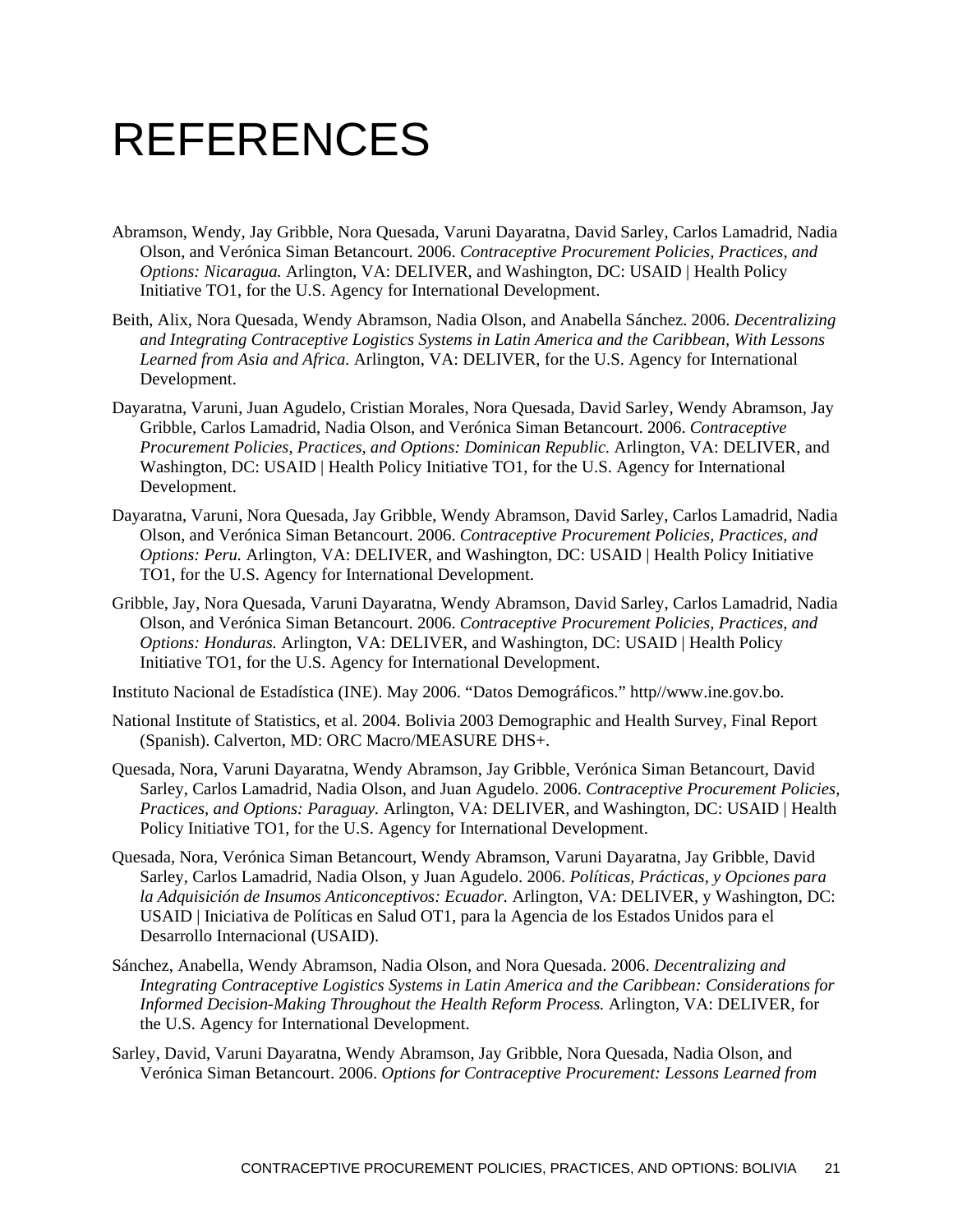*Latin America and the Caribbean.* Arlington, VA: DELIVER, and Washington, DC: USAID | Health Policy Initiative TO1, for the U.S. Agency for International Development.

- Siman Betancourt, Verónica, Nora Quesada, Wendy Abramson, David Sarley, Varuni Dayaratna, Jay Gribble, Carlos Lamadrid, y Nadia Olson. 2006. *Políticas, Prácticas, y Opciones para la Adquisición de Insumos Anticonceptivos: El Salvador.* Arlington, VA: DELIVER, y Washington, DC: USAID | Iniciativa de Políticas en Salud OT1, para la Agencia de los Estados Unidos para el Desarrollo Internacional (USAID).
- Siman Betancourt, Verónica, Nora Quesada, Wendy Abramson, Nadia Olson, Anabella Sanchez, Jay Gribble, David Sarley, y Carlos Lamadrid. 2006. *Políticas, Prácticas, y Opciones para la Adquisición de Insumos Anticonceptivos: Guatemala.* Arlington, VA: DELIVER, y Washington, DC: USAID | Iniciativa de Políticas en Salud OT1, para la Agencia de los Estados Unidos para el Desarrollo Internacional (USAID).

USAID. June 2006. Country Health Statistical Report: Bolivia. [http://dolphn.aimglobalhealth.org](http://dolphn.aimglobalhealth.org/).

World Bank. 2006. "World Development Indicators." http://devdata.worldbank.org/wdi2006/contents/index2.htm.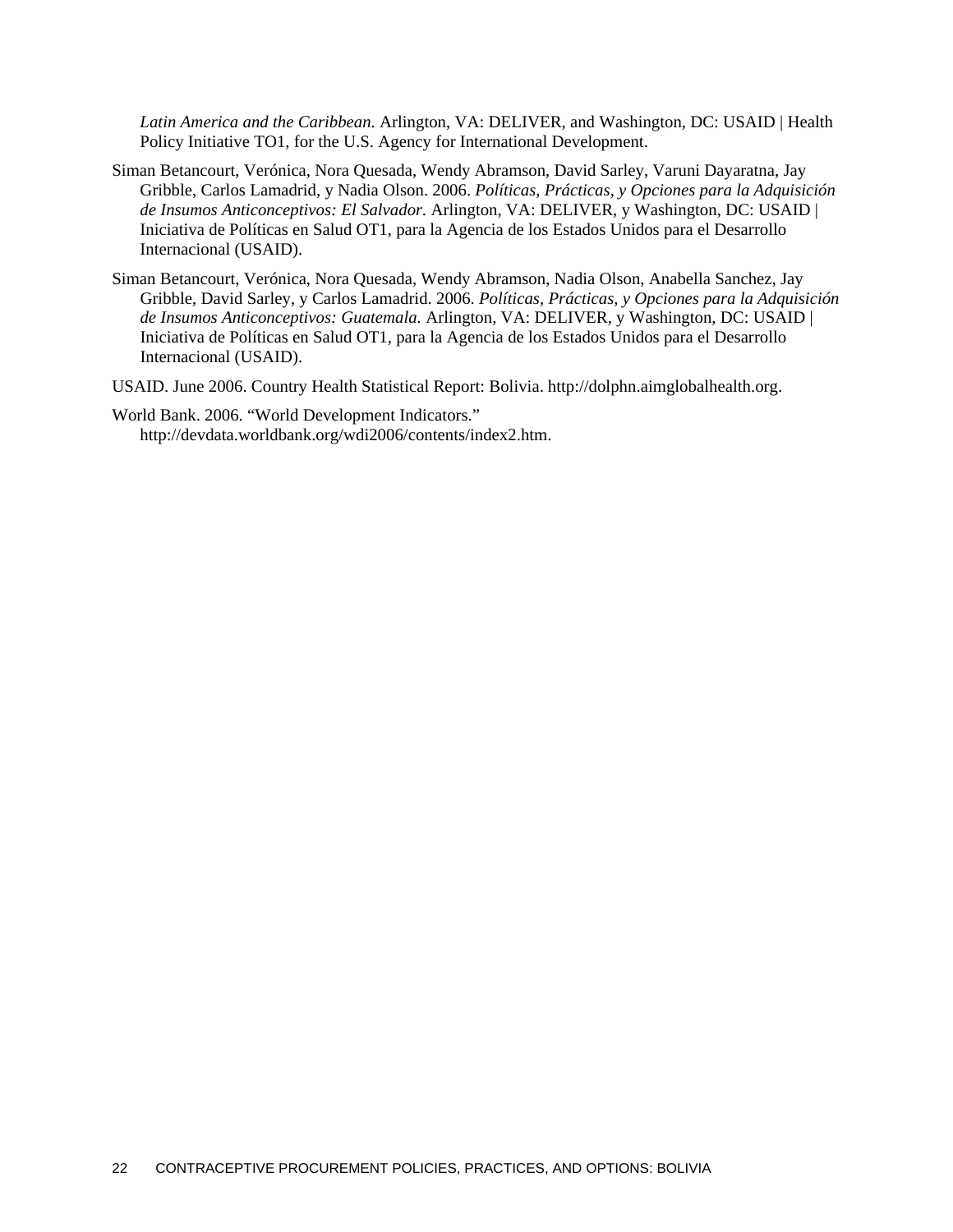For more information, please visit http://www.deliver.jsi.com or http://www.healthpolicyinitiative.com.